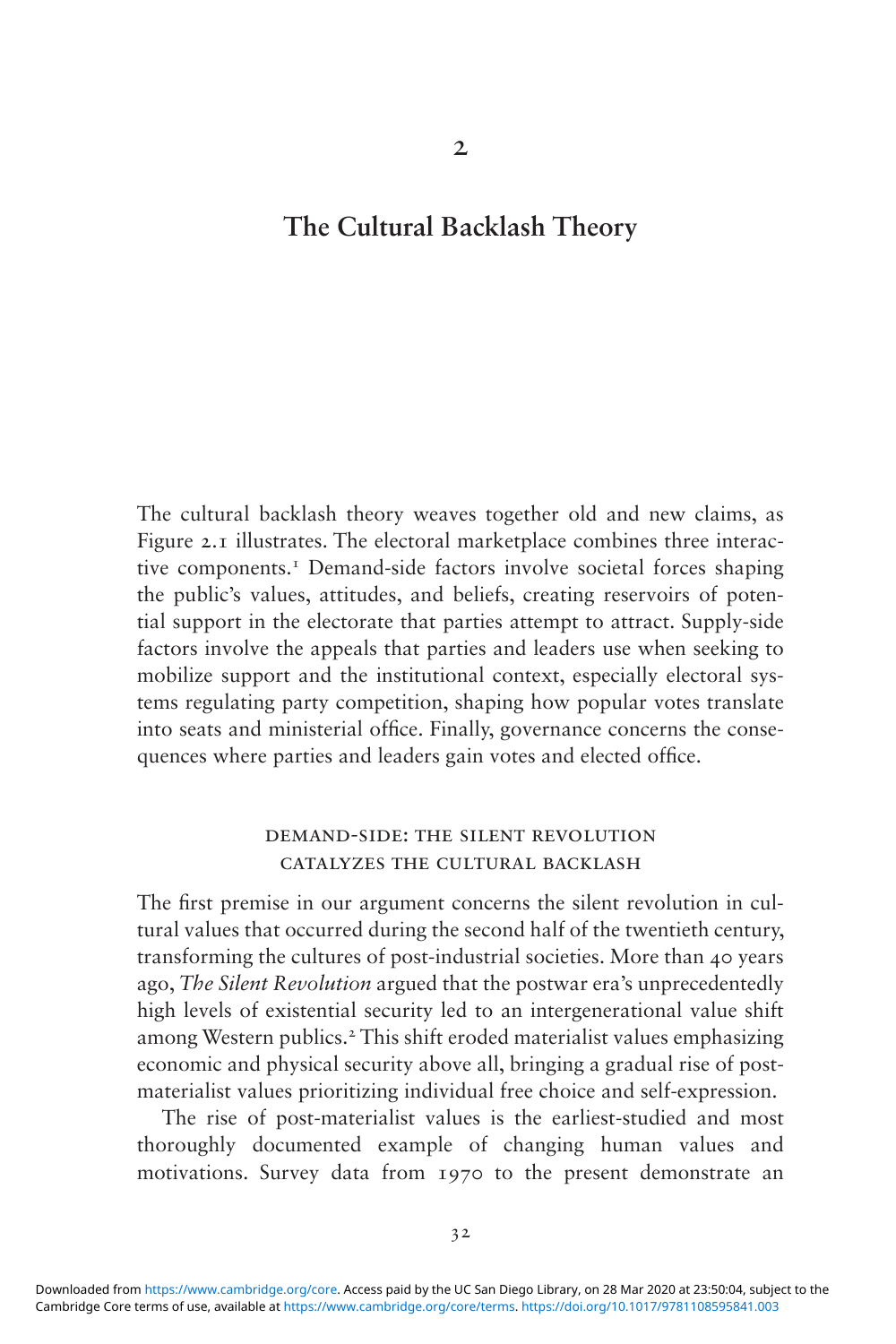

Figure 2.1. *The theoretical framework*

intergenerational shift from materialist to post-materialist values in relatively secure high-income societies, but not in less developed ones.3 The rise of post-materialist values is part of a much broader cultural shift that has brought greater emphasis on environmental protection, peace movements, sexual liberalization, democracy and human rights, gender equality, cosmopolitanism, and respect for the rights of homosexuals, immigrants, handicapped people, and ethnic/racial minorities. These shifts are also associated with the erosion of conventional political participation, such as voting, membership of political parties, trade unions, and voluntary associations, which have given way to protests, demonstrations, and digital activism among the younger generation. Materialist/post-materialist values are only one indicator of this broad cultural shift – but a very good indicator, as Table 2.1 demonstrates. In the 1970s and 1980s, these values and norms were often referred to as 'counter-cultural' – a term that grew outmoded as they gradually became predominant in high-income societies. These values are so closely linked that Inglehart developed an index of survival versus self-expression values based on them.4 In this book, building on these theories, we refer to this cluster as socially liberal or socially conservative values.

Today, this long-term evolution has transformed the balance of public opinion in post-industrial societies. Traditional moral beliefs, social norms, and behaviors that were conventional and mainstream during the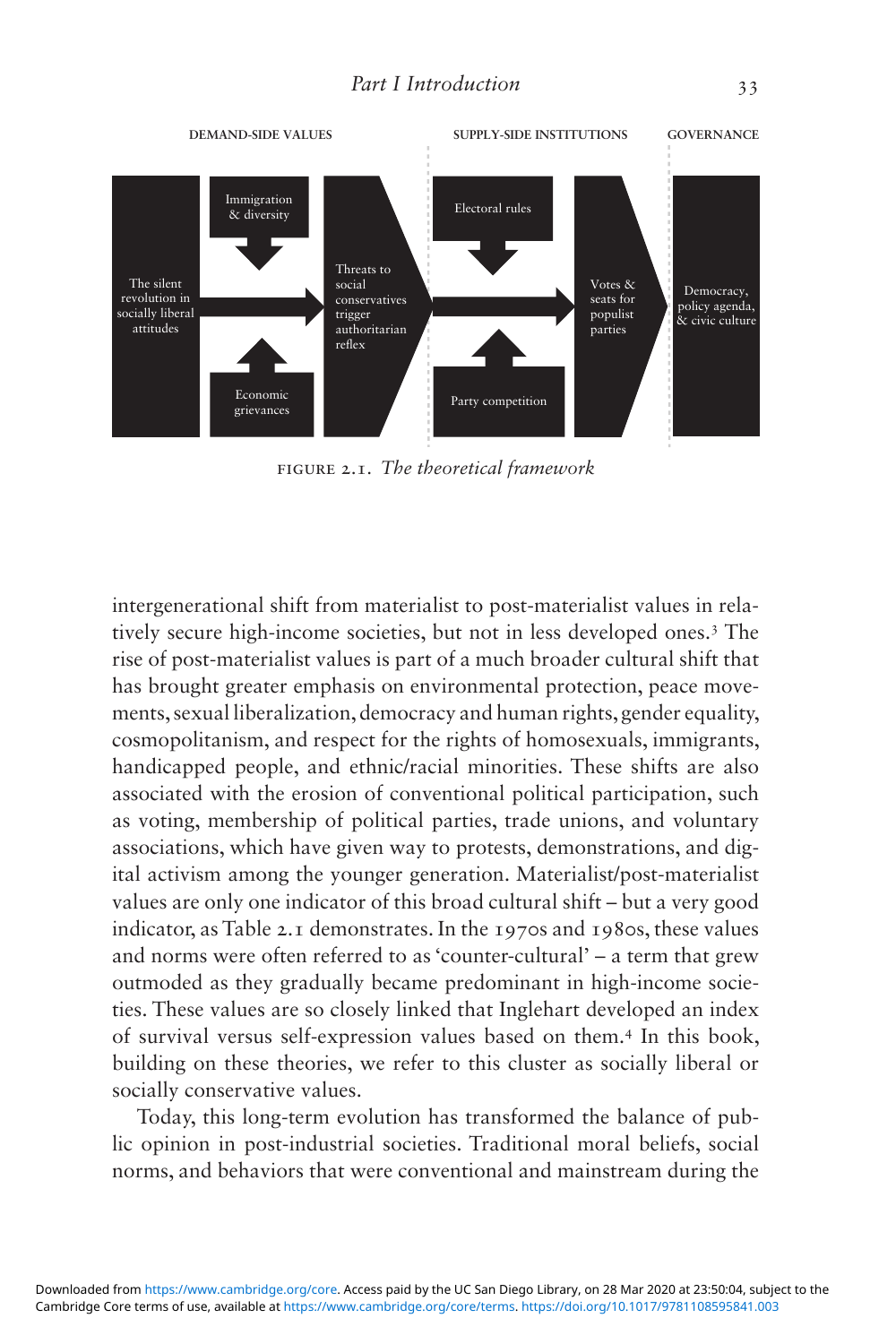| Abortion, homosexuality, and divorce are justifiable                                    | 62             |
|-----------------------------------------------------------------------------------------|----------------|
| Post-materialist rather than materialist values (12-item index)                         | 6 <sup>T</sup> |
| Trust people of another nationality                                                     | 52             |
| Willing to sign a petition                                                              | 5I             |
| Reject being governed by a strong leader who does not have to<br>bother with parliament | 5I             |
| Protecting environment has higher priority than economic growth                         | 5I             |
| When jobs are scarce, men do <i>not</i> have more right to a job than<br>women          | 49             |

Table 2.1. *Socially liberal values*

*Note:* First principal component in factor analysis. Based on data from the 2005–2007 wave of the WVS and EVS surveys in the following high-income democracies: Australia, Austria, Belgium, Canada, France, Germany, Italy, Netherlands, Norway, Spain, Sweden, Switzerland, United Kingdom, and United States. This factor explained 29.5 percent of the variance; complete data were available for 14,268 cases.

*Source:* World Values Survey/European Values Survey 2005–2007.

mid-twentieth century, reflecting fixed social identities founded on faith, family, and nation-state, are currently endorsed by a still substantial but shrinking minority of the population. The balance of public opinion has tipped, however, as growing numbers of citizens in Western nations have moved toward post-materialist and socially liberal values.

Economic and physical security have led to pervasive intergenerational cultural changes, bringing a shift from materialist to post-materialist values. People changed from giving top priority to economic and physical safety and conformity to group norms toward increasing emphasis on individual freedom. Growing up under much more secure conditions than their elders, the younger birth cohorts had considerably more tolerant social norms and as they replaced the older cohorts in the adult population, the prevailing culture of their societies were gradually transformed. It took decades for this to happen but it eventually gave rise to a positive feedback loop. People take for granted the world into which they are born. It seems normal and legitimate. The cultural norms of high-income societies were changing, which meant that the gap between contemporary conditions and the world into which one was born was much smaller for Millennials then for the Interwar generation. Conversely, as time went by, the older cohorts experienced a growing gap between the norms of the world into which they had been born, and the world in which they lived. The younger birth cohorts had experienced greater gender equality,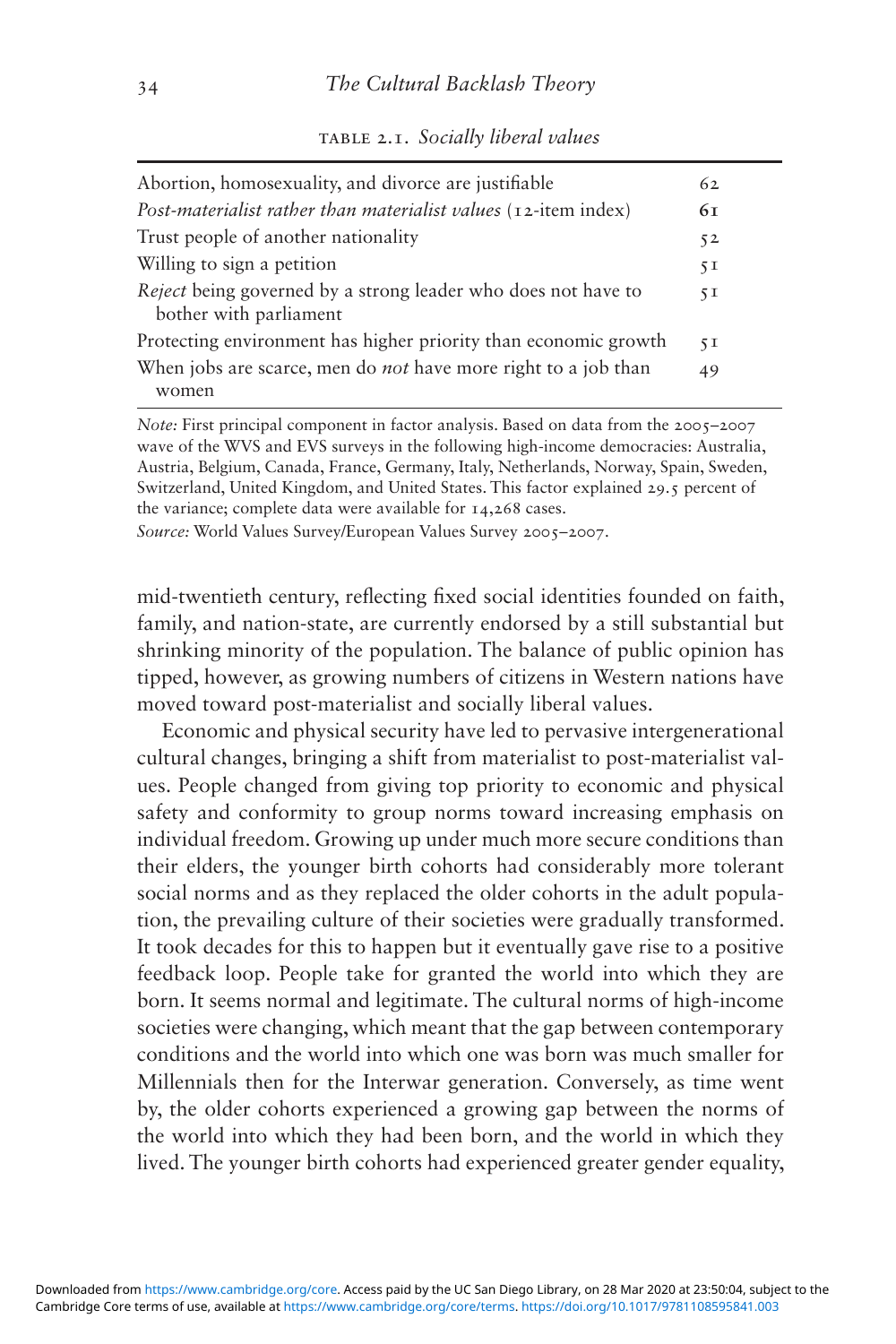tolerant sexual norms, and cultural diversity since birth and they seemed familiar and unthreatening. For many older people, same-sex marriage, women in leadership roles, multicultural diversity in cities, and, in the US, an African-American President were disorienting departures from the norms they had known since childhood; they felt they had become strangers in their own land. The process of cultural change was reinforced by large-scale immigration, rising access to college education, and urbanization. The pace of long-term cultural change can be accelerated or weakened by period-effects associated with shifts in economic conditions and population migration.

The notion of '*values*' refers to deep-rooted and enduring priorities and goals for individuals, organizations, and society. Should society seek to maximize freedom, autonomy, and individual choice or respect for order, tradition, and stability? Should we give top priority to diversity or conformity? Higher wages or more leisure time? Individualism or communitarianism? Open or closed societies? The spiritual or the secular? Nationalism or cosmopolitanism? Minority rights or majority rule? Pluralistic bargaining or strong, decisive leadership? Materialism or post-materialism?

Milton Rokeach defines values as: 'an enduring belief that a specific mode of conduct or end state of existence is personally or socially preferable to an opposite or converse mode of conduct or end state of existence.'5 Attitudes and opinions are less deep-rooted and enduring than values, shifting more easily in the light of new information or experiences, such as views approving or disapproving of government performance or public policies, and opinions about the risks of climate change or terrorism. But, like the base of an iceberg, values are understood here as bedrock orientations acquired from formative experiences during childhood and adolescence, often persisting for a lifetime, anchoring attitudes and opinions.

# **Structural Social Changes Drive Cultural Evolution**

If common developments have occurred across diverse post-industrial societies, what underlies the trajectory of cultural evolution? We hypothesize that enduring processes of value change arise from secular processes transforming the deep tectonic plates of Western societies, including generational replacement, the expansion of access to higher education, urbanization, growing gender equality, and greater ethnic diversity. These processes have gradually shrunk the size of the social segments adhering to the core tenants of social conservatism, while expanding the segments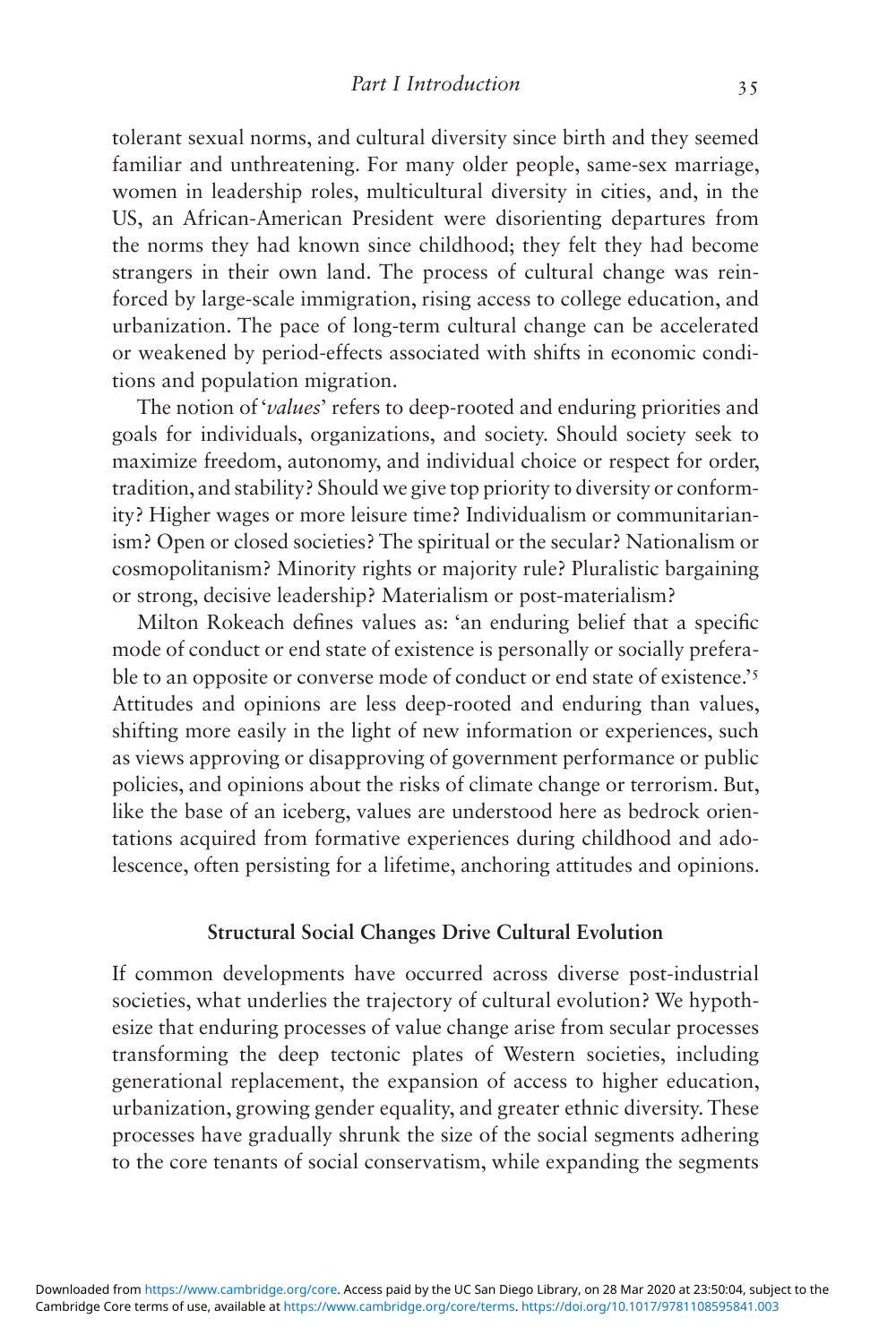of the population endorsing socially liberal attitudes and post-materialist values.

The effects of *generational* change on social values have been extensively documented. This book identifies four main generational cohorts:

- • The *Interwar* cohort that lived through two World Wars and the Great Depression (born 1900–1945);
- • *Baby Boomers* who came of age during the growing affluence and expansion of the welfare state during the post-World War II era  $(1946 - 1964);$
- Generation X socialized during the counter-culture era of sexual liberalization and student protest (1965–1979); and
- *Millennials* who came of age under the era of neo-liberalism economics and globalization associated with Reagan and Thatcher (1980–1996).

Rapid social change, which transformed the formative experiences of the Interwar and Millennial cohorts growing up in the US and other secure high-income societies, has had profound impacts on cultural values. As Chapter 4 demonstrates, in the US, younger generations hold attitudes that are far more liberal than their elders on a wide range of contemporary social issues – from opinions about the role of women and men to the scope of government, religiosity, homosexuality, race, drugs, guns, and pornography.6 Similar generation gaps on moral and social issues are evident in Britain.7 In the 2016 Brexit referendum, for example, age and education divided the UK public more than social class.8 The Brexit result in 2016 reflects the views of older voters who feared the cultural threat of open borders and migration from Europe.9

Inter-generational differences arise from the historical experiences of given birth cohorts which anchor their attitudes and values. The composition of society is gradually transformed through long-term processes of population replacement; each day marks the exit of some older citizens and the entry of new ones. As Figure 2.2 shows, in 2002 the Interwar and Baby Boomer generations constituted almost two-thirds of the European electorate. By 2014, however, these cohorts had shrunken to less than half of the electorate – although they were still a majority of those who actually voted.10 In America, as well, Millennials alone now comprise almost one-third of the eligible electorate.<sup>11</sup> The evolution of values through demographic processes of generational turnover generates powerful historical tides. As later chapters demonstrate,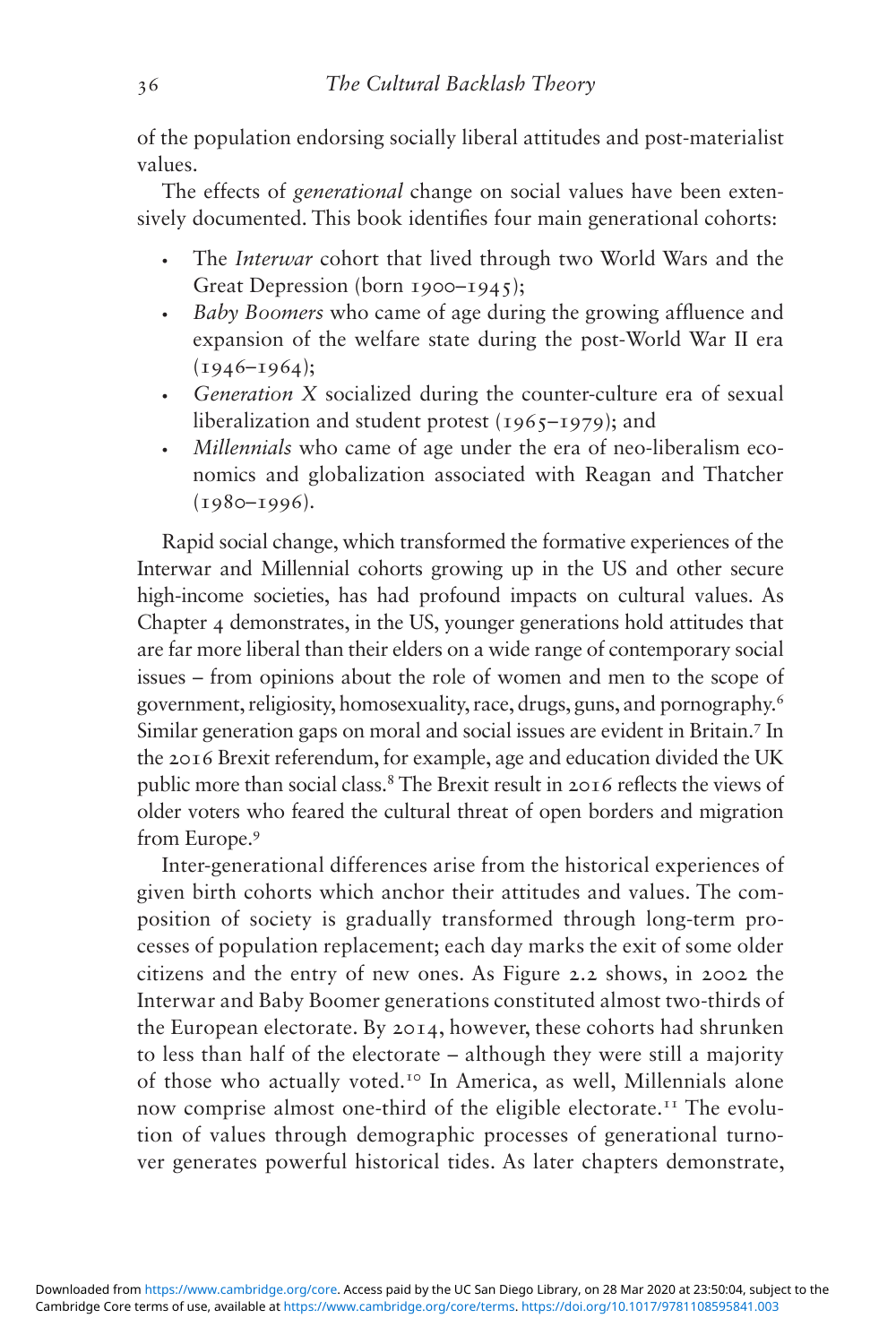

**As % of the adult population**

Figure 2.2. *The size of generational cohorts in Europe 2002–2014 Source:* The European Social Survey, Cumulative File Rounds 1–7.

generational differences are more important for long-term cultural change than period-effects, although we also find fluctuations around major decisive events, as well as life-cycle effects, which alter attitudes as individuals enter the paid workforce, settle down and start a family, and eventually retire.<sup>12</sup>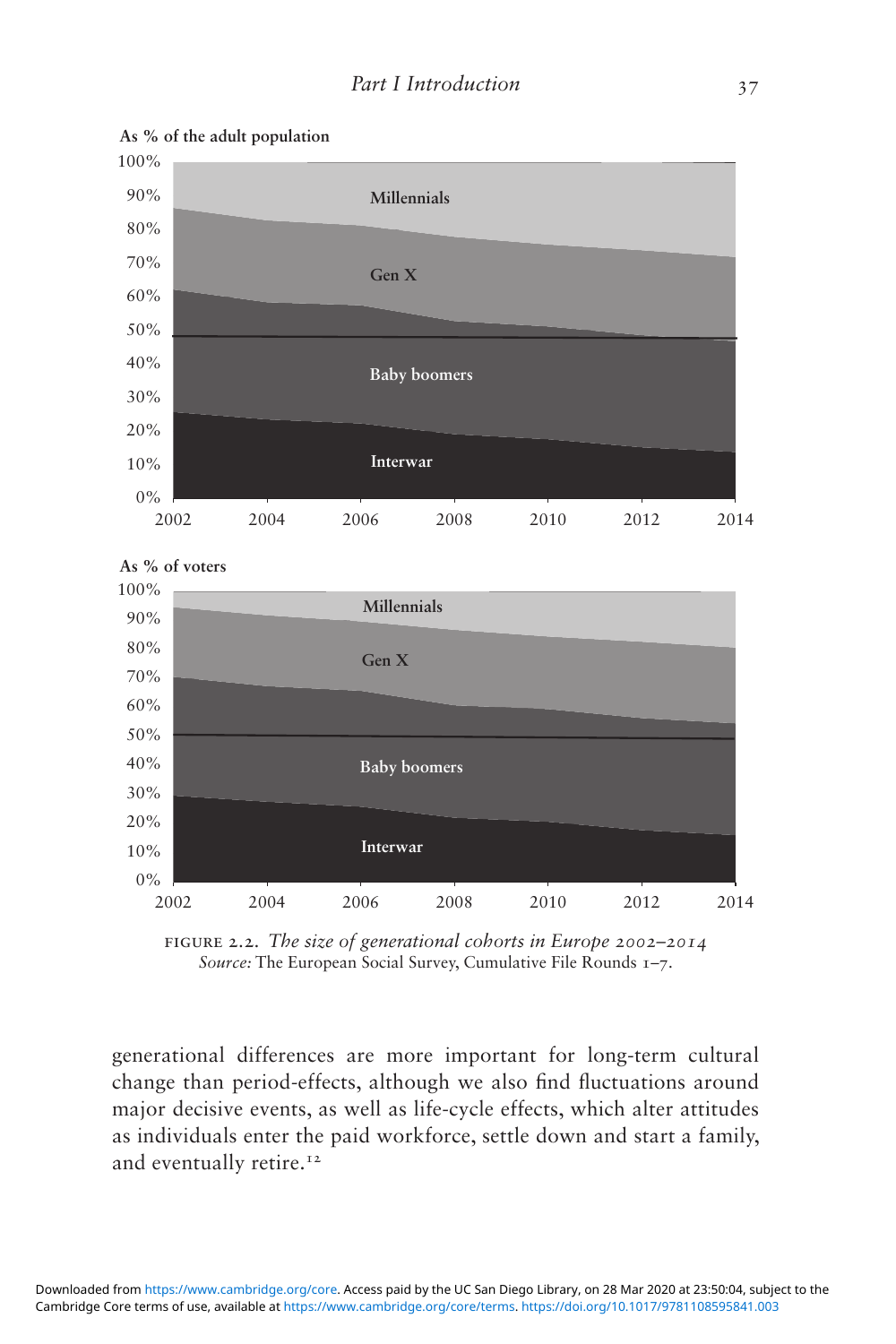

Figure 2.3. *The educational revolution, US 1948–2012*

The revolution in *education*, with rapidly growing access to collegelevel education, has also had a profound impact on Western cultures, helping shift attitudes in a more socially liberal direction. As Figure 2.3 illustrates, the proportion of Americans with only school grade education, or some high school, which was around 45 percent of the electorate immediately after World War II, has shrunk steadily to become a tiny share of the population today. By contrast, a majority of the American electorate now has at least some college education. Similarly, Figure 2.4 shows that across all high-income societies worldwide those enrolling in tertiary education tripled from one-quarter of the studentage population in 1970 to three-quarters today.<sup>13</sup> The transformation was even more marked by sex, where the proportion of women in tertiary education as a share of the student-age population quadrupled during these decades, overtaking men. The experience of attending university has also changed significantly during recent decades, with globalization and the demand for tertiary qualifications expanding student mobility to study abroad, diversifying the college population. Overall, in OECD countries, today around 6 percent of students in higher education are international, with this proportion rising to 20 percent in the UK.14 In addition to being strongly linked with having post-material values and socially liberal attitudes, education expands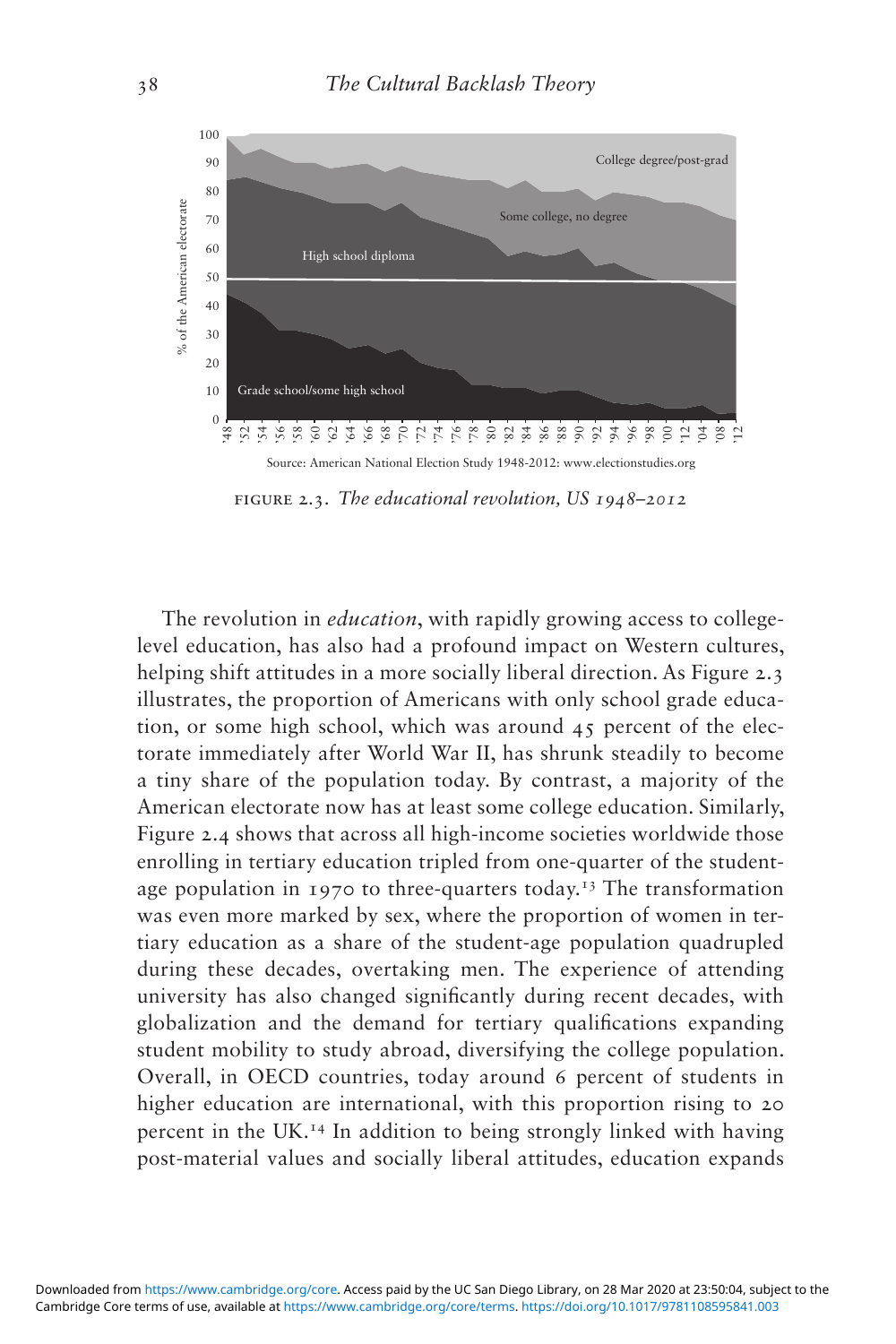

Figure 2.4. *Higher education by sex in high-income societies, 1970–2015 Notes:* Percentage gross enrollment in tertiary education by sex, as a proportion of the student-age population, high-income societies.

*Source:* World Development Indicators, World Bank, Washington DC, September 2017.

people's cognitive skills, knowledge, and capacities.15 Millennials have grown up in the information age, where the technological environment has profoundly altered media usage, digital communications, networked connectivity, and geographic barriers to the world beyond local and national communities.<sup>16</sup>

*Urbanization,* combined with growing ethnic diversity in major cities, has reinforced a long-standing center–periphery cultural cleavage. During the twentieth century, the world became predominantly urban, with a majority of the planet's people now living and working in cities. World Bank data indicate that in the 1960s, in high-income societies, about 36 percent of the population lived in rural areas; by 2015, this proportion had shrunk to 19 percent (see Figure 2.5). Urban regions with opportunities for employment have also become the home for rapidly expanding ethnic minority populations. The population growth and cultural diversity of major urban conurbations like New York, London, and Paris contrast with the dwindling predominantly white populations remaining in the rural hinterlands.17 The lifestyles and values of younger populations in multiethnic conurbations differ sharply from those of older, less-educated, and more homogeneous populations in declining small towns.18 This has generated deep cultural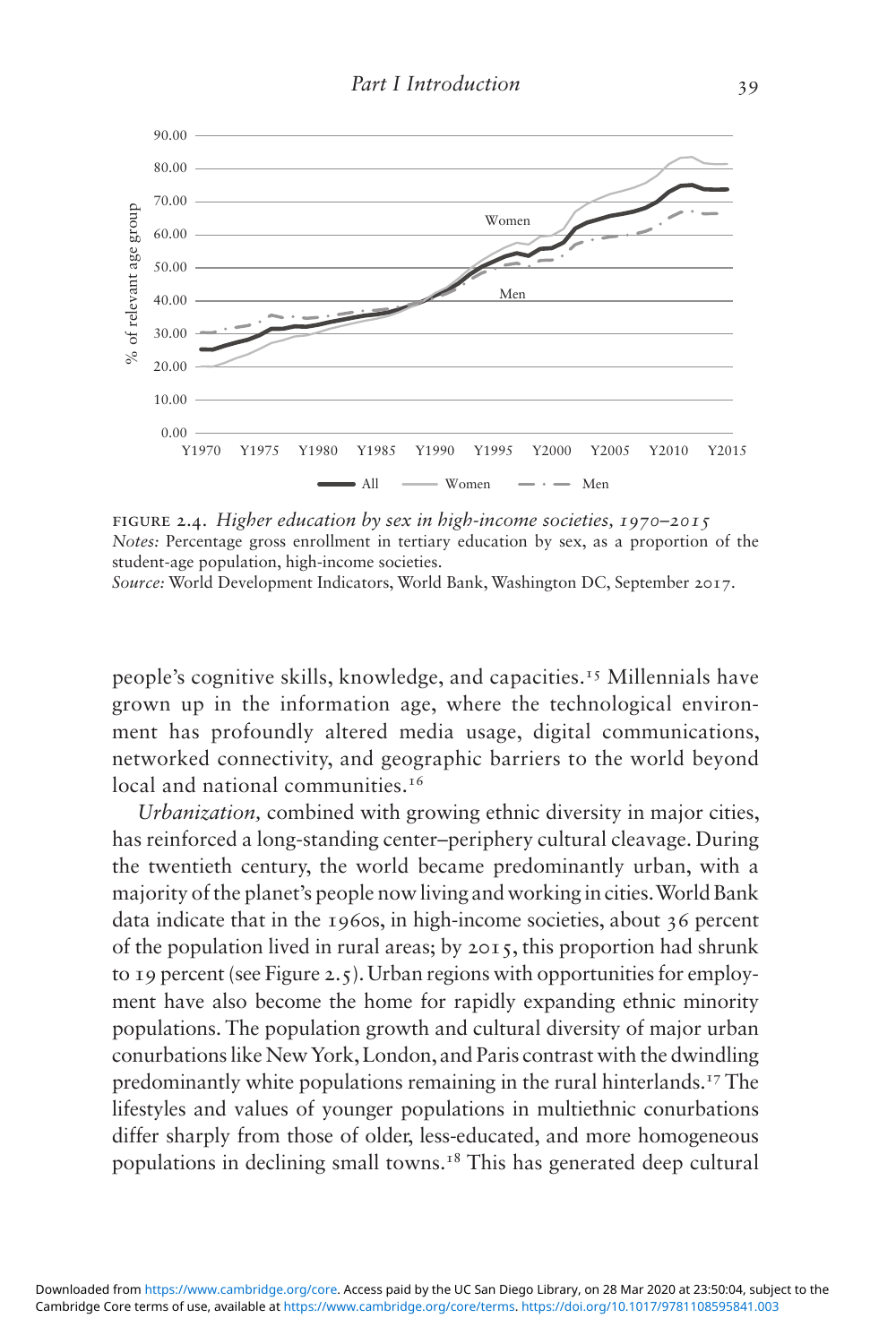

Figure 2.5. *Urbanization in high-income societies, 1960–2015 Note:* Rural and urban populations (percent of total population). *Source:* World Development Indicators, World Bank, Washington DC, September 2017.

divisions between America's East coast and the Rust Belt heartland – with similar contrasts between populist support in Greater London versus Northern England, or Paris versus provincial towns.<sup>19</sup>

The growing *ethnic diversity* of post-industrial societies has been transformed by an inflow of immigrants, and the falling fertility rates of white populations, together with the higher fertility rates of non-whites. Younger cohorts also tend to be more accustomed to living in multicultural societies. In America, the youngest (Millennial) generation is the most racially and ethnically diverse; strikingly, almost one-third (30%) are 'new minorities,' born of Hispanic, Asian, and inter-racial couples. In states such as California and Texas, whites have become the minority among the post-Millennial generation that is about to enter adulthood.<sup>20</sup> The ethnic composition of the European Union member states varies greatly and the challenges of integration linked with race, language, and religion differ across the Atlantic.21 Nevertheless, diversity in EU urban areas has rapidly increased in recent decades due to an influx of immigrants from outside the EU, as well as from the free movement of workers within the EU.22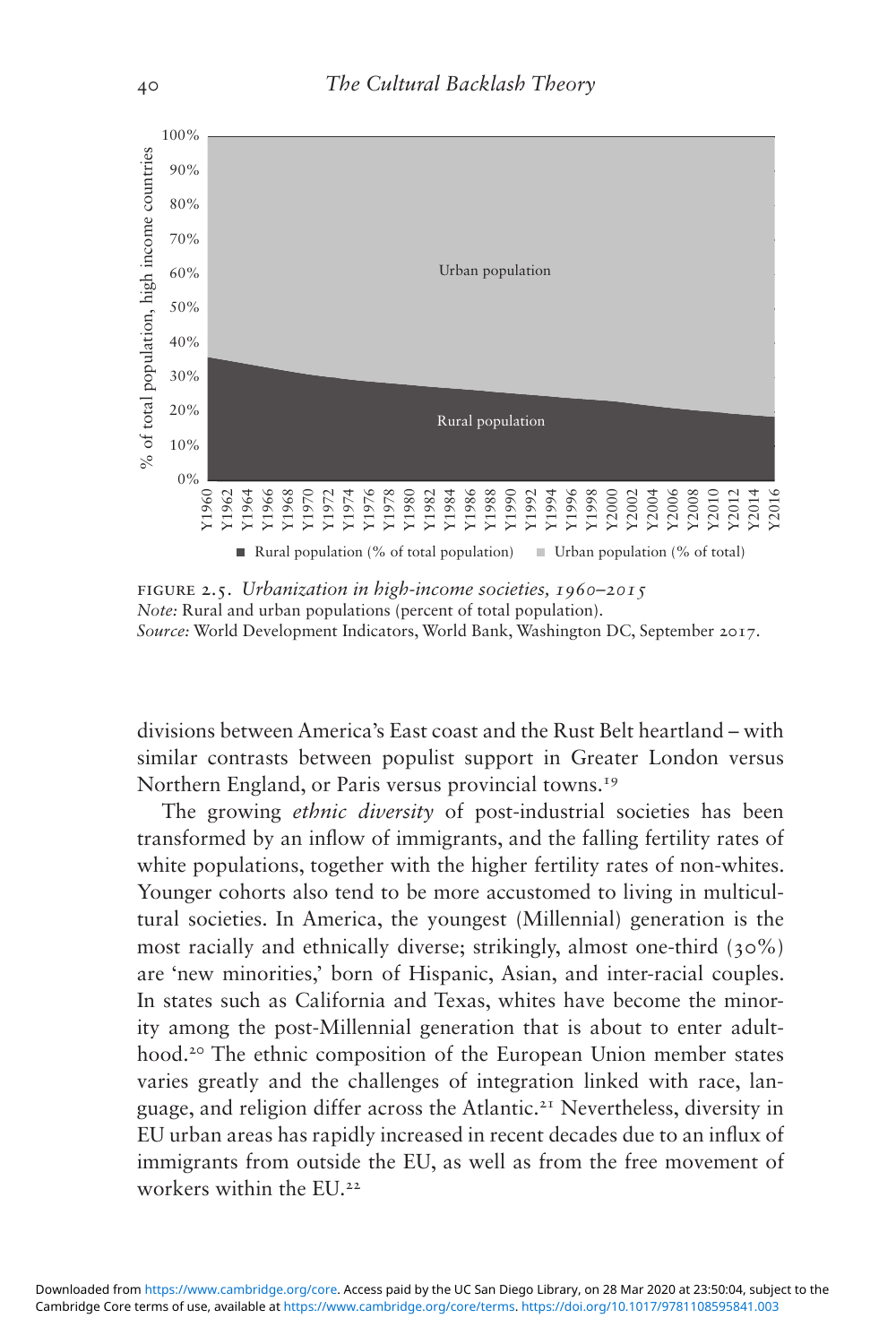

Figure 2.6. *Net migration into European regions, 1990–2017 Note:* Net migration is defined as the total number of people moving into a country (immigrants) minus the total number of people leaving a country (emigrants), including citizens and non-citizens, for the five-year period.

*Source:* UN Population Division. December 2017. *Migrants Stock by Origin and Destination, 2017*. New York: UNDESA.

Figure 2.6 illustrates some of these developments, as discussed in greater detail in Chapter 6. We can estimate trends in net international migration (the number of immigrants who are not native citizens minus the number of emigrants) in European countries broken down by major regions for five-year periods since the early 1990s. This substantial net migration has transformed Western Europe and Scandinavian societies. The influx of immigrants from the Global South is likely to have profound consequences not just for contemporary European societies but also for the future, because the aging white populations have much lower fertility rates than the immigrant families from developing societies.<sup>23</sup> By contrast, immigration was slower in Mediterranean Europe, while Eastern Europe saw a steady loss of migrants for two decades after the fall of the Berlin Wall, until the numbers stabilized at a lower level. Migration can be driven by many factors, including (1) opportunities to work, study, and live in other countries, and (2) to flee civil wars, economic crises, and the breakdown of political order in countries like Somalia, Libya, Sudan,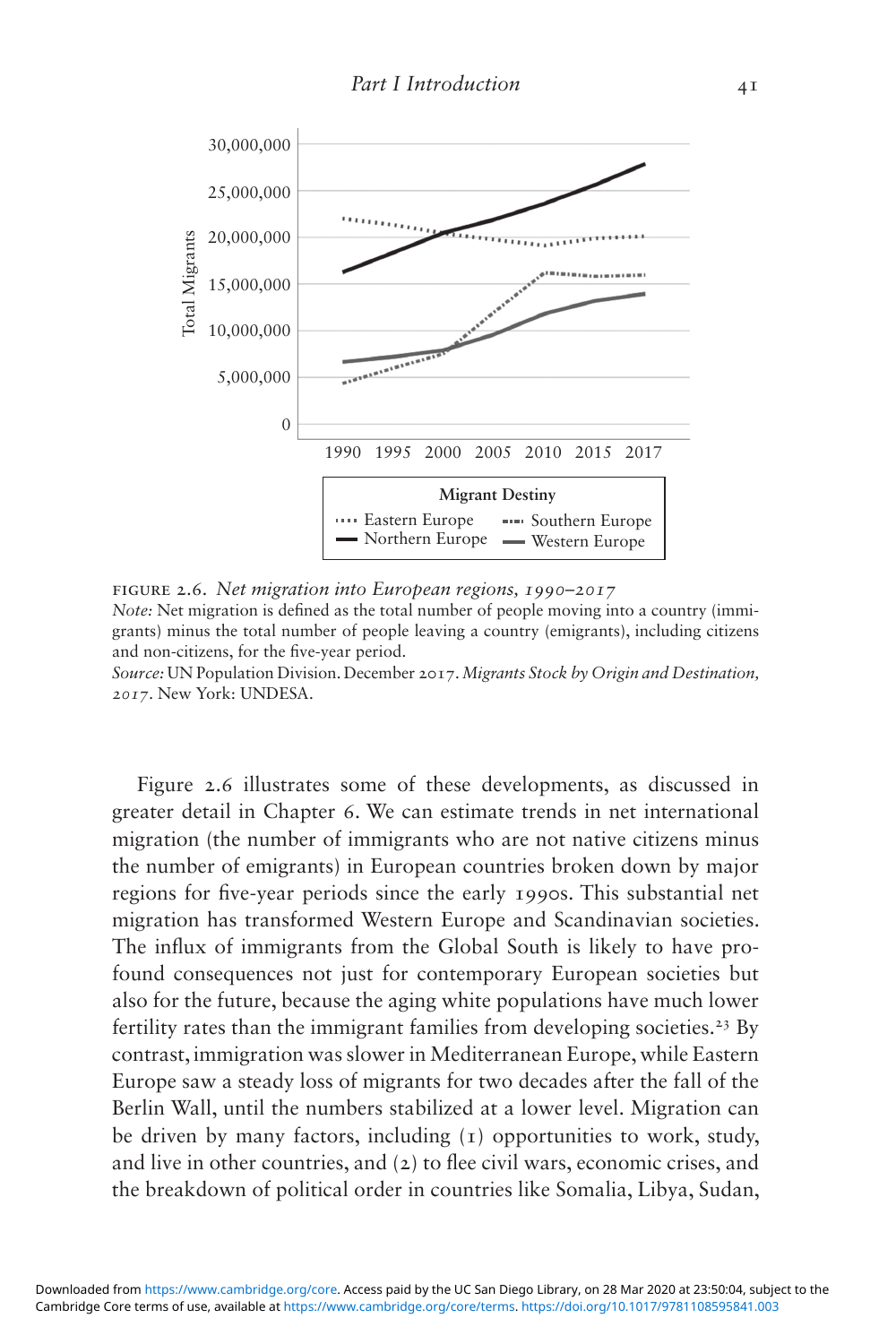Eritrea, or Nigeria. The overall total of migrants includes a number who are at greatest risk – the refugees, asylum seekers, and stateless persons, 6.2 million of whom live in Europe.24

#### **Period Effects Interact with Structural Change**

Generational replacement, rising educational levels, growing ethnic diversity, gender equality, and urban growth all contribute to value change. But cultures are also influenced by period-effects, especially those associated with economic insecurity, such as job losses due to the decline of manufacturing industries, as well as rapid changes associated with migrant flows and the perceived risks of terrorism. Social conservatives endorsing social conformity, order, and stability are especially likely to feel threatened by the growing diversity of Western societies. In 2015, in 17 advanced industrial societies of North America and Western Europe, the percent of the population that was foreign born was twice as high as it had been in  $1970.^{25}$ 

The recession, the refugee crisis in Europe, and major acts of terrorism gave rise to period-effects, which conditioned the impact of social structural change.<sup>26</sup> Public perceptions of these events were stimulated by direct experience, such as the impact of austerity cutbacks on the pocketbook economy among Greek and Spanish households dependent upon unemployment and welfare benefits. Such perceptions are expected to be influenced indirectly by communications through the legacy and digital media, by party campaign rallies, and by leadership discourse, especially messages exploiting popular fears and reinforcing anxieties. Periodeffects can accelerate or retard the long-term processes of generational value change, with threats inhibiting the rise of socially liberal attitudes. Moreover, the historical heritage of past cultural values leaves an enduring imprint upon contemporary societies, as has the legacy of Protestantism or Catholicism, or living for decades under democratic governments or under communist rule, even when these experiences gradually fade in importance. Consequently, although the silent revolution has swept over many high-income societies, the pace of change varies considerably.

#### Supply-side institutions: from values to votes

But under what conditions do secular changes in societies and the evolution of cultural values translate into votes – and then seats in parliament and government offices? In particular, how can structural theories of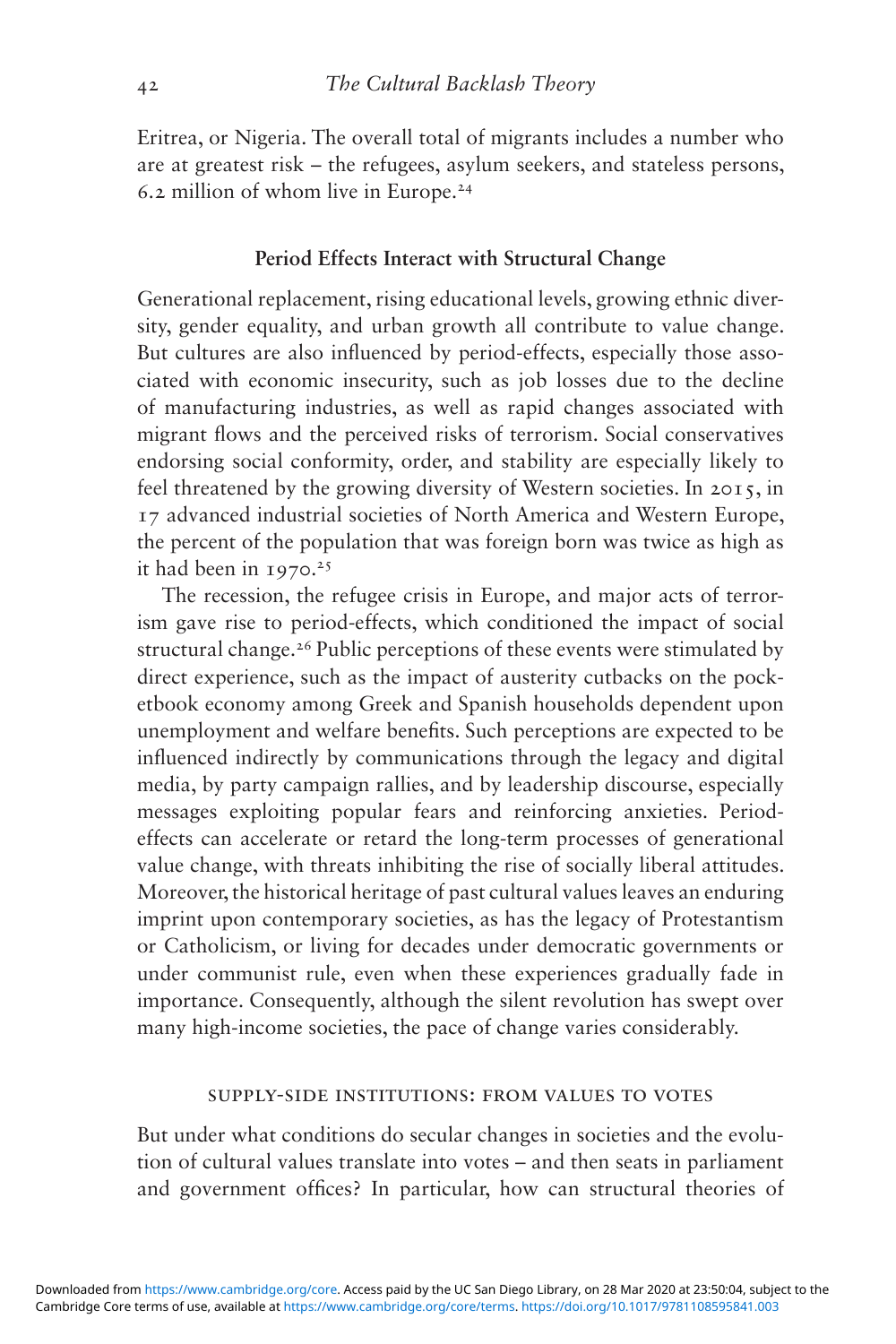cultural change explain rising support for authoritarian-populist forces? This is a complex process, where the impact of value change is hypothesized to be mediated by several factors. On the demand-side, one major factor is an authoritarian reaction among social conservatives who perceive that some of their most cherished core values are being eroded. Moreover, a tipping point can occur in the balance between those holding socially liberal and socially conservative values, producing a backlash among the once-dominant group. On the supply-side of the market, leadership appeals and media cues can activate latent authoritarian attitudes among social conservatives in the electorate. Finally, the way that value cleavages in the electorate are translated into votes is conditioned by different rates of electoral turnout – such as the fact that the younger cohorts, whose attitudes are more socially liberal, are less likely to participate than older socially conservative generations. The electoral rules that translate popular votes into elected offices, and the patterns of party competition also matter.<sup>27</sup> Let us unpack these claims.

# **The Silent Revolution Reinforces Support for Progressive Forces**

Massive but glacially moving shifts in Western cultures have been extensively documented in previous research. But their consequences for voting behavior and party politics have not been fully explained. These value changes motivate the rise of libertarian populists, when the rising tide of social liberalism among the younger, college-educated population is combined with deep disillusionment with the performance of mainstream political parties and leaders. Libertarian populists combine support for socially liberal policies with a sweeping critique of the failure of mainstream parties to address corporate greed, economic inequalities, global capitalism, and social injustice. Campaigning as outsiders, this appeal is likely to mobilize Labour Party members favoring Jeremy Corbyn, Bernie Sanders supporters in Democratic primaries, voters for Jean-Luc Mélenchon's La France Insoumise, the Five Star Movement in Rome, and community activists engaged in Pablo Iglesias' Podemos in Spain.28 Political parties usually attract older voters, but by adopting digital tools, some like the Five Star Movement (M5S) in Italy, have succeeded in attracting a relatively young membership.29

At the same time, levels of youthful enthusiasm are rarely translated into equivalent levels of voting turnout at the ballot box.<sup>30</sup> The Millennial generation in the US and Europe are more likely than their elders to participate in direct protest politics, community volunteering, new social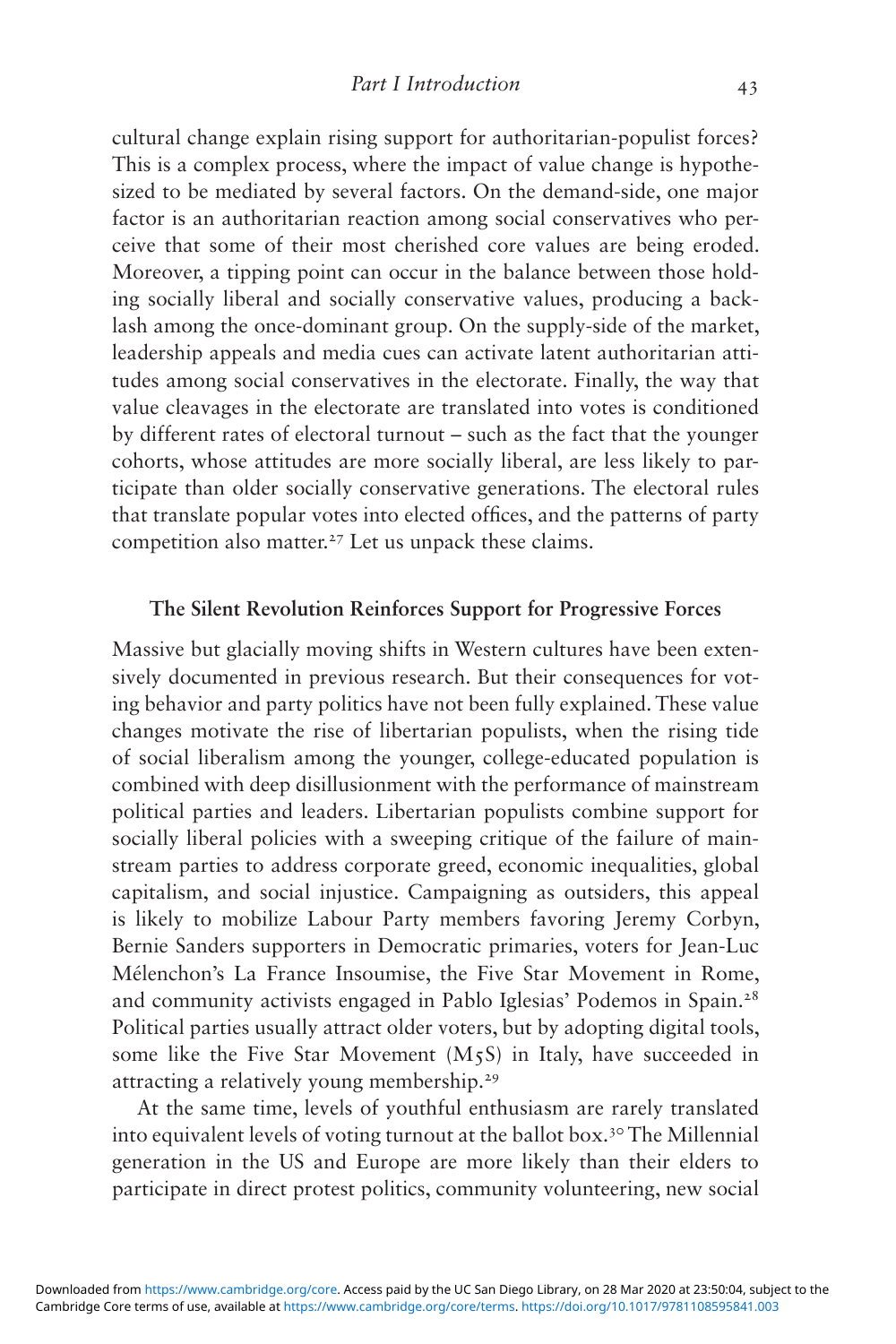movements, and online activism, but they are usually far less engaged through conventional electoral channels such as voting.<sup>31</sup> Libertarian-Populist parties seeking the support of younger, college-educated voters therefore face stiff competition from social movements championing the progressive agenda on issues such as environmental protection and climate change, LGBTQ rights, gender equality, Black Lives Matter, the 'Me-too' movement against sexual harassment, gun control, immigration rights, human rights and democracy, international development, and social justice. Populists advocating a socially liberal agenda also face competition at the ballot box from mainstream center-left parties and from Green parties, which have became established throughout Western Europe, such as Groen! and Ecolo in Belgium, Les Verts in France, The Greens in Germany, and D66 and GroenLinks in the Netherlands.

# **The Counter-Reaction Generates Support for Authoritarian Populism**

If socially liberal values have gradually become predominant, shouldn't the silent revolution benefit the electoral fortunes of the standard-bearers for liberal social values, such as the Greens and mainstream social democratic parties advocating progressive policies, as well as social movements among feminists, environmentalists, minority rights, and democratic activists? How do we explain growing voting support for Authoritarian-Populist parties and leaders?

Newton's third law of motion holds that 'For every action, there is an equal and opposite reaction.' And from the start, the spread of postmaterialist and other socially progressive policies stimulated a reaction on the part of social conservatives. These changes eventually reached a tipping point in the balance between social conservatives and social liberals in the electorate. This tipping point reflects a threshold effect in public opinion where cultural evolution is not linear. Changes in the relative size of majority and minority groups can spark a decisive shift in collective attitudes and behaviors, catalyzing a reaction when a previously dominant group perceives that their core norms and beliefs are being overwhelmed by social tides and they are losing their hegemonic status. This provides an opportunity for political elites to respond to their cultural grievances.

The 'tipping point' notion suggests that cultural interactions are influenced by the relative proportions of groups within a society. This concept has been explored by previous authors, providing insights into the dynamics of race and gender. In 1969 and 1971, Thomas Schelling published widely cited articles describing a general theory of tipping points to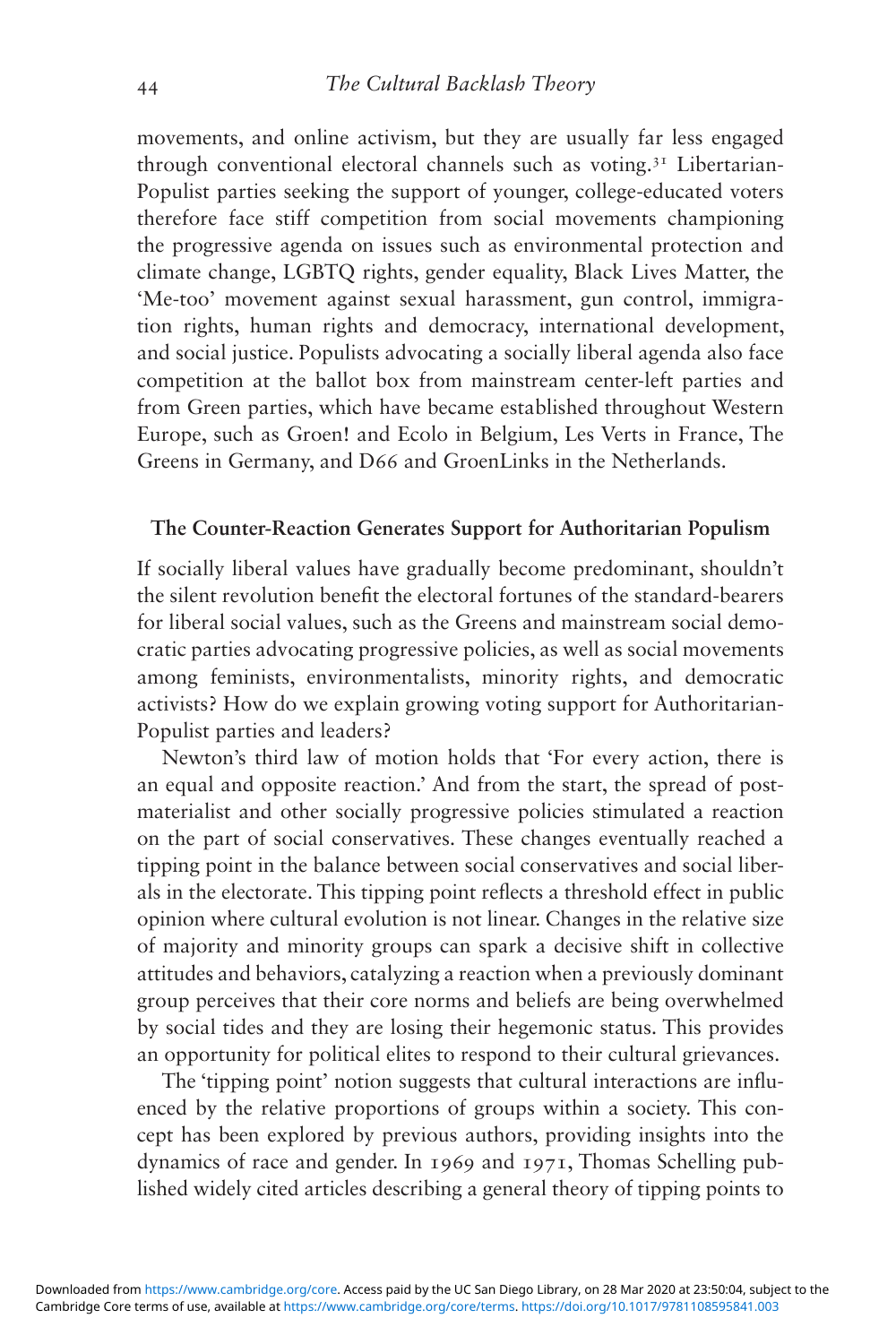account for racial dynamics.32 Similarly, Mark Granovetter discussed the idea of racial thresholds, where the size of minority groups living within a local community was seen as triggering 'white flight.'33 And Malcolm Gladwell popularized notions of tipping points drawn from epidemiology, reflecting the moment when a virus reaches a critical mass and sharply accelerates diffusion in the general population.34 Thresholds also exist in formal constitutional rules, such as the minimum percentage of votes required before popular support is translated into parliamentary seats.<sup>35</sup>

In the field of gender studies and women's political representation, the concept of a 'critical mass' argues that the effects of women's presence in organizations partly depends on the relative size of the group. Rosebeth Moss Kanter advanced the notion that when only a few token women were included in corporate boardrooms, men, and women behaved similarly. Even if minorities have different interests or behaviors, they are under pressure to conform with established organizational cultures. But once women reached a certain threshold in an organization – constituting perhaps one-third of the board's members – then women could be empowered to express themselves more freely, challenging conventional behavioral norms and cultural attitudes.36 The notion of a critical mass in organizations also influenced arguments about the design of gender quotas seeking to strengthen women's representation in public affairs. In particular, Drude Dahlerup hypothesized that women's interests are unlikely to have a major impact on political decision-making and the established policy agenda unless women constitute a 'large minority' of elected representatives.37 This work inspired a substantial debate about the effects of a critical mass on women's access and power in parliaments, a process conditioned by the rules for decision-making within elected bodies.<sup>38</sup>

These diverse accounts share the notion that social change is not necessarily linear; instead, the relative size of groups is important for generating potential threshold shifts.

We argue that the slow process of value change arising from generational, educational, gender, and urban transformations have deepened cultural cleavages in many Western societies and changed the relative balance between liberalism and conservatism. Older social conservatives have gradually lost their hegemonic status, although remaining a large minority of society – and a bare majority of the voting public. In addition, traditional social conservatives are clustered disproportionately in declining rural communities based on manufacturing and agriculture, whereas the younger generations have moved away to cities in pursuit of college degrees and job opportunities, leaving behind aging, overwhelmingly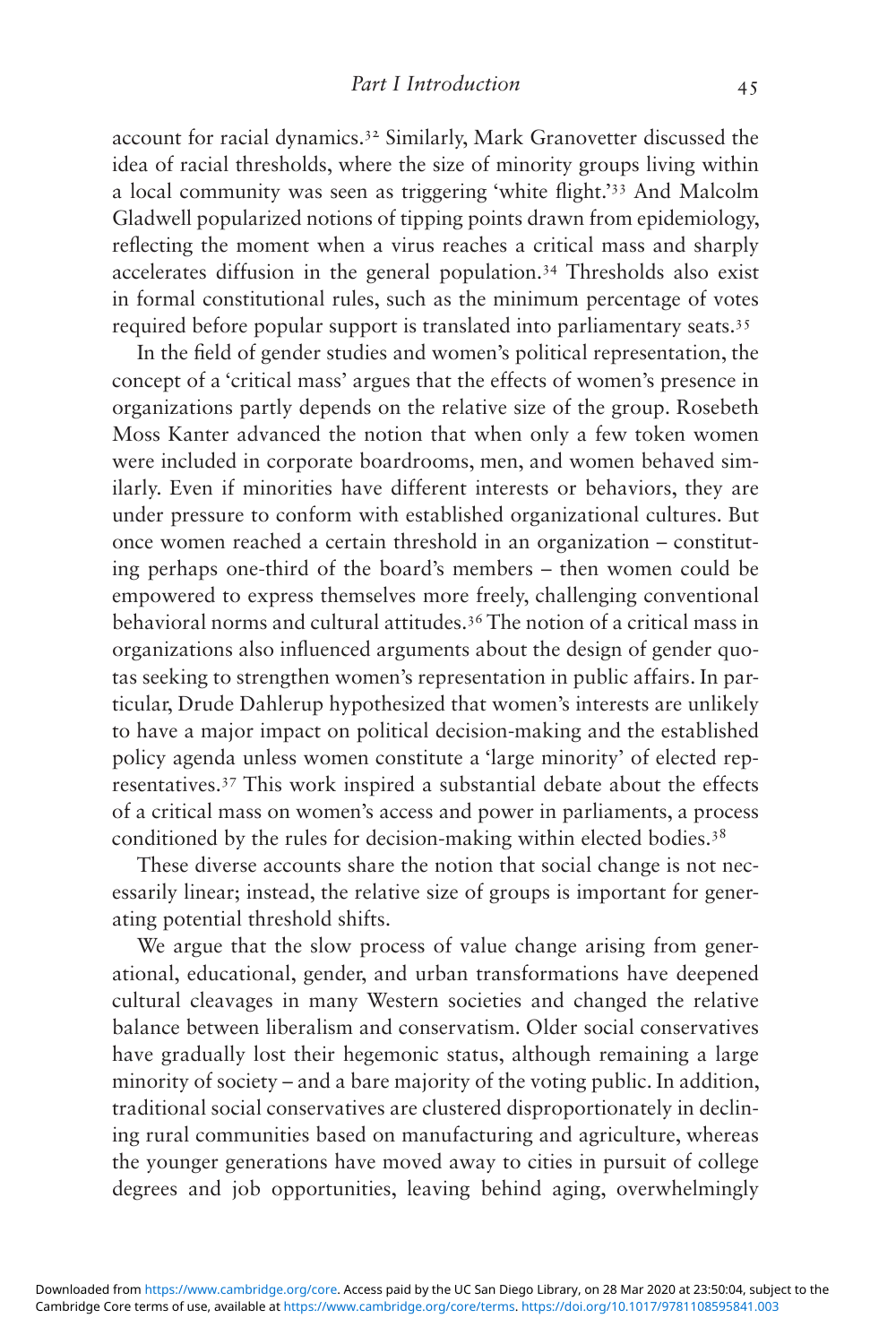white, and less-educated populations. Thus, in hundreds of counties in America, more people are dying than being born.39 Conversely, younger social liberals have expanded as a proportion of the overall population – and they are active through community volunteering, protests, and online activism – although they are substantially less likely to vote.40

How do people react to the profound cultural changes in Western social values? Several alternative scenarios are possible.

On the one hand, as the proportion of social conservatives erodes in society, their beliefs and behaviors could gradually fade away. In 1974, Elisabeth Noelle-Neumann developed the influential theory that people are more likely to remain silent when they feel that their views are in the minority.41 The 'spiral of silence' theory posits that people fear social penalties, such as isolation, disapproval, or the loss of status and position, if they are seen to be holding controversial minority views that are not socially desirable, for example by expressing transgressive racial slurs, xenophobia, or misogynistic views in liberal societies. When they feel that their own views are at odds with the majority, people are more likely to self-censor themselves.<sup>42</sup> They tend to feel more comfortable in communicating socially acceptable views that reflect mainstream norms. Hence, social psychologists have found that the public expression of prejudice is strongly related to perceptions of prevailing social norms.43 People may continue to be prejudiced – such attitudes do not change readily – but they may hesitate to express their views. Such self-censorship seems to underlie resentment against 'political correctness.' If this argument is correct, a snowball or band-wagon effect should be observable in the public square as socially liberal values are seen to gain acceptance in society, such as support for non-traditional families, gay marriage, affirmative action for women and minorities, legalizing recreational drugs, animal rights movements, environmental protection, and transgender rights.

This reaction depends on whether people are aware of changing social norms – which may not happen – for example where distinctive subcultures persist within isolated communities, or if the cues about what is socially acceptable come from media bubbles or dominant opinion leaders, or during periods of rapid transition and intense polarized debate where it may be unclear what social norms should guide acceptable ideas and behavior.44 Moreover, conservatives who perceive that orthodox moral beliefs are slipping to marginal status within their societies are likely to feel threatened by the loss of respect for their values. If so, even if overt dissent is suppressed, this could trigger anger and resentment on the losing side. The more rapid the shifts in the balance of public opinion, the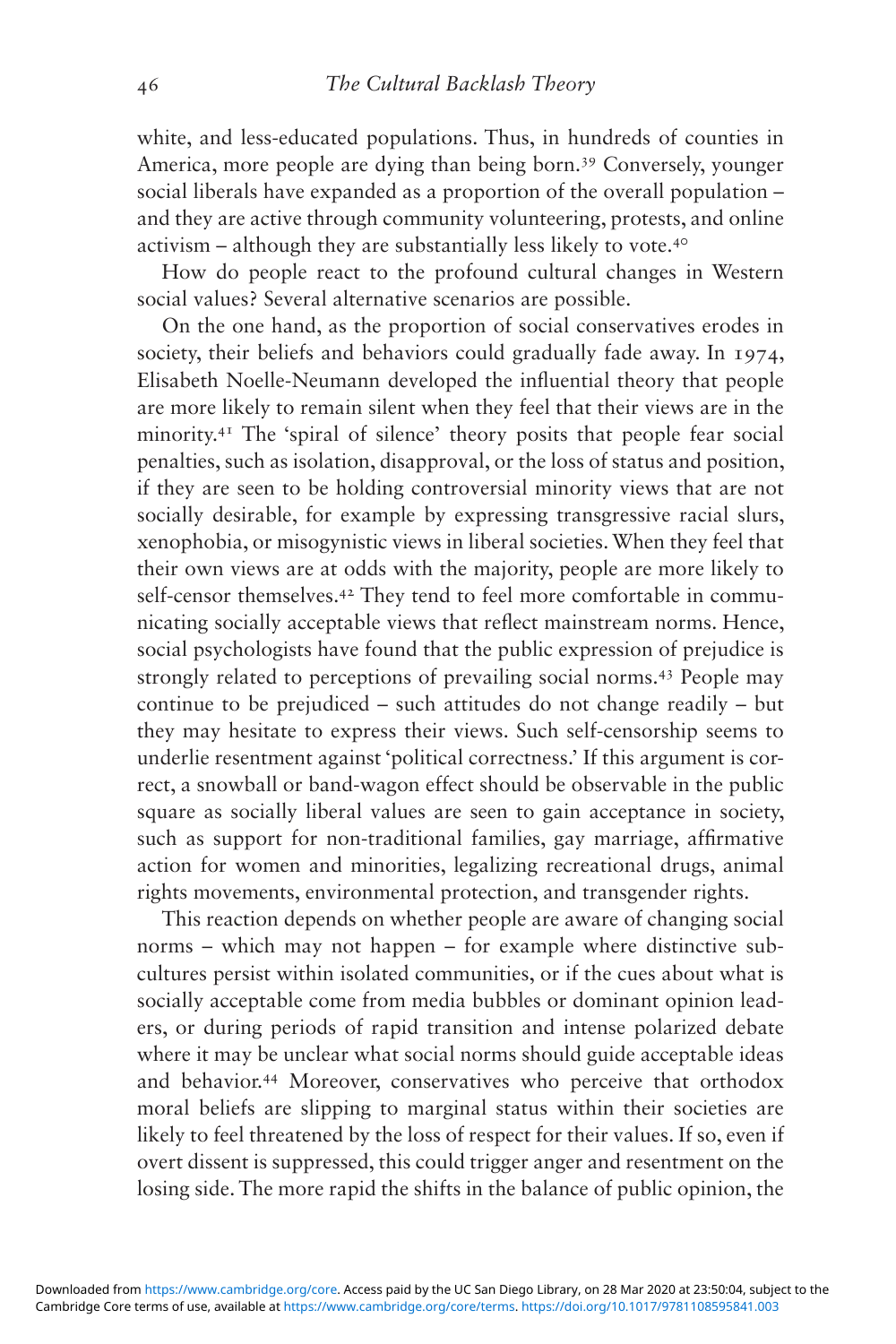greater the threat. As later chapters demonstrate, there are strong links between social conservatism (in expressing moral approval on issues such as divorce and abortion) and authoritarian values (as measured by the personal importance of security, conformity, and tradition).45

One obvious cultural threat to social conservatives comes from foreigners with different cultural values. But conservatives may view any challenge to conventional norms as threatening, whether linked to race, ethnicity, religion, sexuality, gender identity, lifestyles, or beliefs. Latent feelings of resentment and intolerance may be galvanized into political expression by non-conformity with group morals and values. Conservative reactions can manifest themselves as a violent, nativist force directed against the other, fueled by resentment against globalization, migrants, the closure of factories and plants, the blurring of genders, and the intrusion of different languages. Traditionalists may also reject 'politically correct' views on the benefits of global markets, feminism, diverse lifestyles, and multiculturalism favored by the urban, cosmopolitan liberal elite dominating the media, intellectual life, and parliamentary representatives.

Substantial cultural change has been occurring throughout advanced industrial society. These developments can seem immoral and decadent to those endorsing traditional values, social conformity, tradition, and order. Moreover, large immigration flows, especially from low-income countries, have changed the ethnic makeup of advanced industrial societies. The newcomers speak different languages and have different religions and lifestyles from the existing population – reinforcing the impression that one no longer lives in the society in which one was born. Studies have documented the substantial rise of hate crimes among militant White supremacist and neo-Nazi groups emboldened by the election of Trump in the United States, exemplified by the fatal clashes over the Confederate legacy in Charlottesville, VA.46 The broader phenomena of Islamophobia has also been rising in Continental Europe, triggering attacks against recently arrived migrants, discrimination in employment and housing, and new laws passed since 2011 in Belgium, France, Austria, and the Netherlands banning the niqab or burqa in public.47 White nationalist groups typically scapegoat ethnic minorities but they can also be seen to represent a broader reaction against rapid cultural changes that seems to be eroding the basic values and customs of Western societies.

Traditional identities concerning faith, family, ethnicity, and nation, common in the mid-twentieth century, are no longer predominant in Western societies, especially among cultural elites. A tipping point has emerged where social conservatives have become increasingly resentful at finding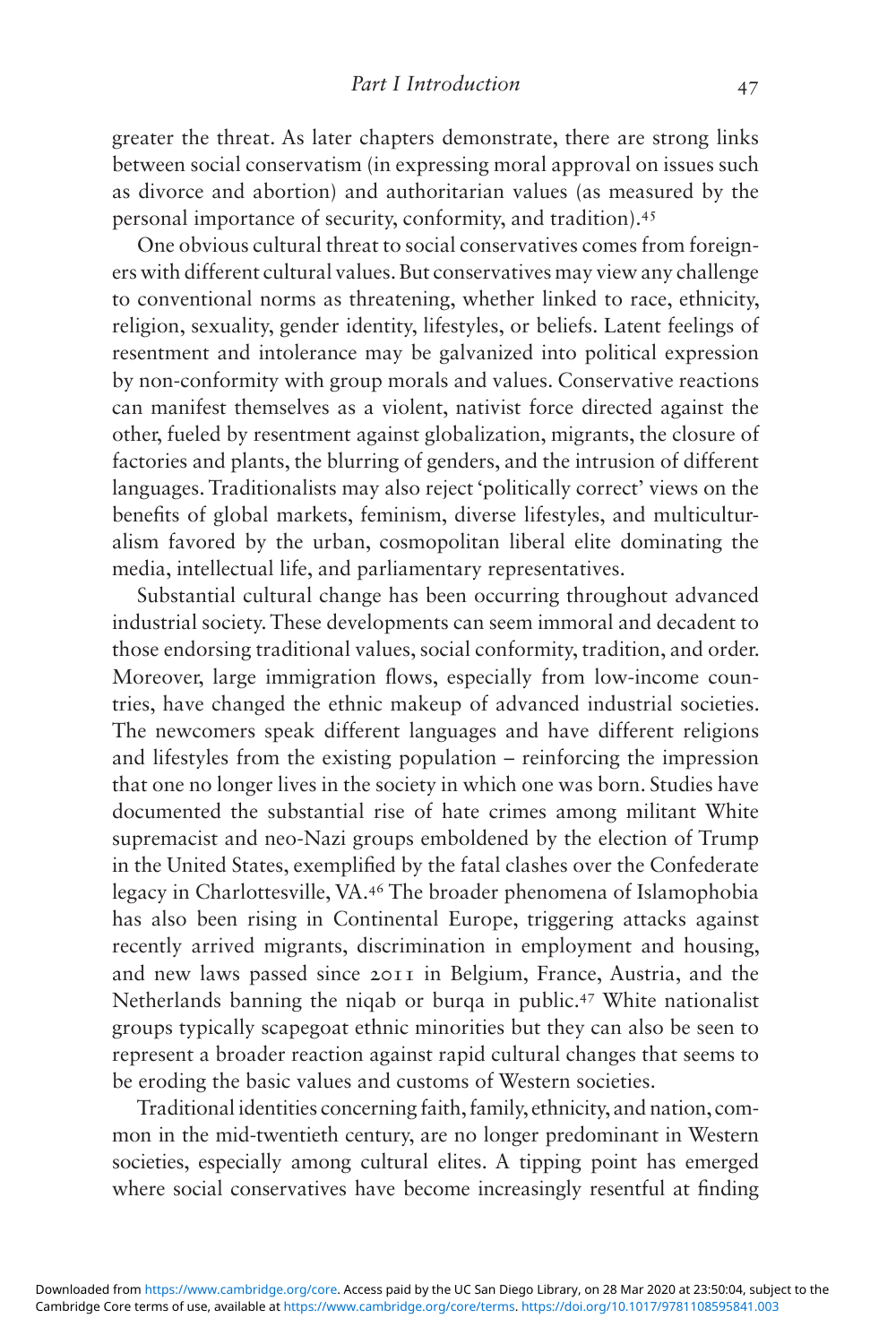themselves becoming minorities stranded on the losing side of history. They may also feel that they reflect the 'real' majority in America – especially if they live in isolated communities where friends, family, and neighbors share similar values, if they get much of their political information from conservative media bubbles like Fox TV and like-minded Facebook groups, and if opinion-leaders willing to champion and articulate socially transgressive opinions.48 Politicians thereby have opportunities to mobilize social conservatives by blaming the erosion of traditional moral values on liberal elites, corrupt politicians, and the mainstream media, as well as denigrating rising out-groups who benefit from socially liberal attitudes and policies, such as women, racial minorities, and immigrants.49

Our study is not the first to link the rise of Authoritarian-Populist parties and leaders with the politics of resentment and alienation. In the US, for example, anthropological studies have depicted social trends as the end of white Christian America.<sup>50</sup> Declining rural communities in the American Mid-West and South have been described as inhabited by people who feel that they have become 'strangers in their own land.'51 The shutting of factories and coal plants has produced declining numbers of secure, unionized jobs, triggering major social problems in which drugs, alcohol, and suicide have led to declining longevity. These social and economic developments may have fueled the politics of resentment, with older whites in rural America blaming global trade, racial minorities, and immigrants for eroding their economic security.52 In Europe, as well, studies have depicted the white working class as the new minority in politics.53 Several survey-based studies in particular European countries have demonstrated that populist attitudes, such as mistrust of elites and belief in popular sovereignty, are associated with voting for populist parties.54 Numerous studies have also linked anti-immigrant and racist attitudes with support for radical right parties in Europe.55

But showing that cultural attitudes and values predict support for Authoritarian-Populist parties, by itself, does not account for why these parties have seen rising electoral fortunes in recent years. The impact of long-term cultural shifts, generating a tipping point among social conservatives, has been under-estimated.

Subsequent chapters provide new evidence demonstrating how longterm inter-generational, educational, and urbanization change have gradually shifted the balance between social liberals and social conservatives in Western societies, and how this, in turn, has triggered a cultural backlash among social conservatives with intolerant attitudes.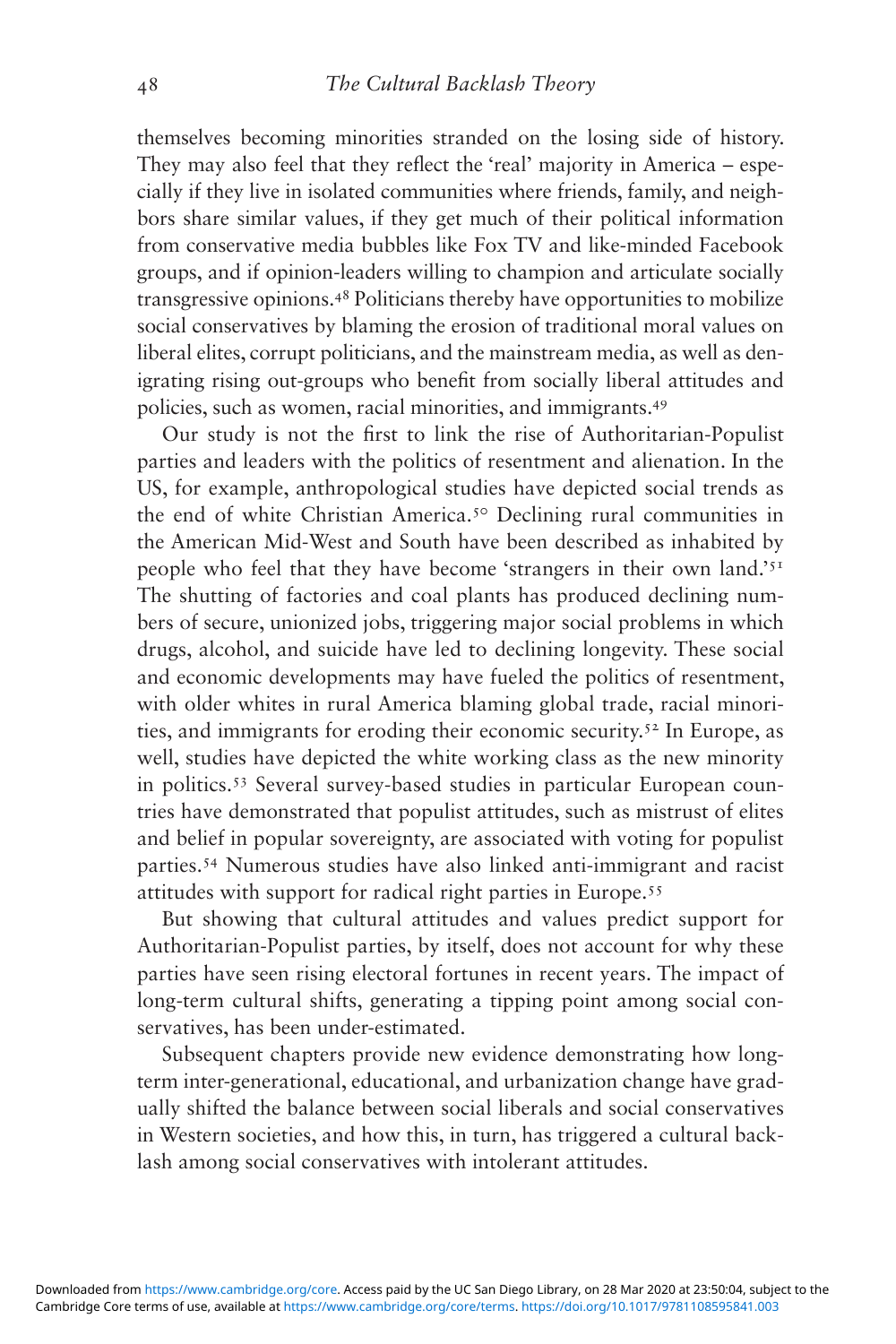*Part I Introduction* 49

But much remains to be understood about tipping points in the balance of majority and minority views in public opinion, including the timing, nature, and consequences of these changes in given societies and communities, the way that these developments may serve to mobilize or demobilize citizens to participate at the ballot box, the role of electoral rules for translating voting thresholds into seats, and the broader consequences for party competition, the policy agenda, and liberal democracy.

#### **Mobilizing Voting Turnout**

We hypothesize that the tipping point in public opinion can catalyze social conservatives into voting for authoritarian-populist leaders.<sup>56</sup> But turnout depends on the context. Majorities among the population do not translate directly into representation in liberal democracies for many reasons, including the relative propensity of young and old to vote. In certain contexts, social conservatives may not bother to vote, especially if they are already disenchanted with politics and if the policy programs of mainstream parties fail to reflect the issues they care most about. In this context, those disillusioned with the political classes and disaffected electoral choices, might logically decide to stay home on polling day. On the other hand, where populist parties and leaders who champion their values are on the ballot, this provides a channel for political expression, mobilizing discontented sectors. The Interwar generation (with more traditional values) is also usually far more likely to vote than the millennial generation.57 As a result, older groups can be disproportionately influential, constituting a majority of those who actually vote, even when they have become a smaller segment of the population.

# *Cleavages in Party Competition*

The success of parties and leaders in using authoritarian-populist appeals to gain votes, seats, and public office is conditioned by electoral systems and institutional rules, patterns of party competition over the key issues, and the role of campaigns. In elections, political demagoguery and media frames can reinforce latent authoritarian values, whipping up fear of 'others,' especially when established authorities have failed to respond to public anxieties. Indeed, mainstream elites, who usually share broadly socially liberal and cosmopolitan values, are regarded by populists as part of the problem of moral corruption – not part of the solution.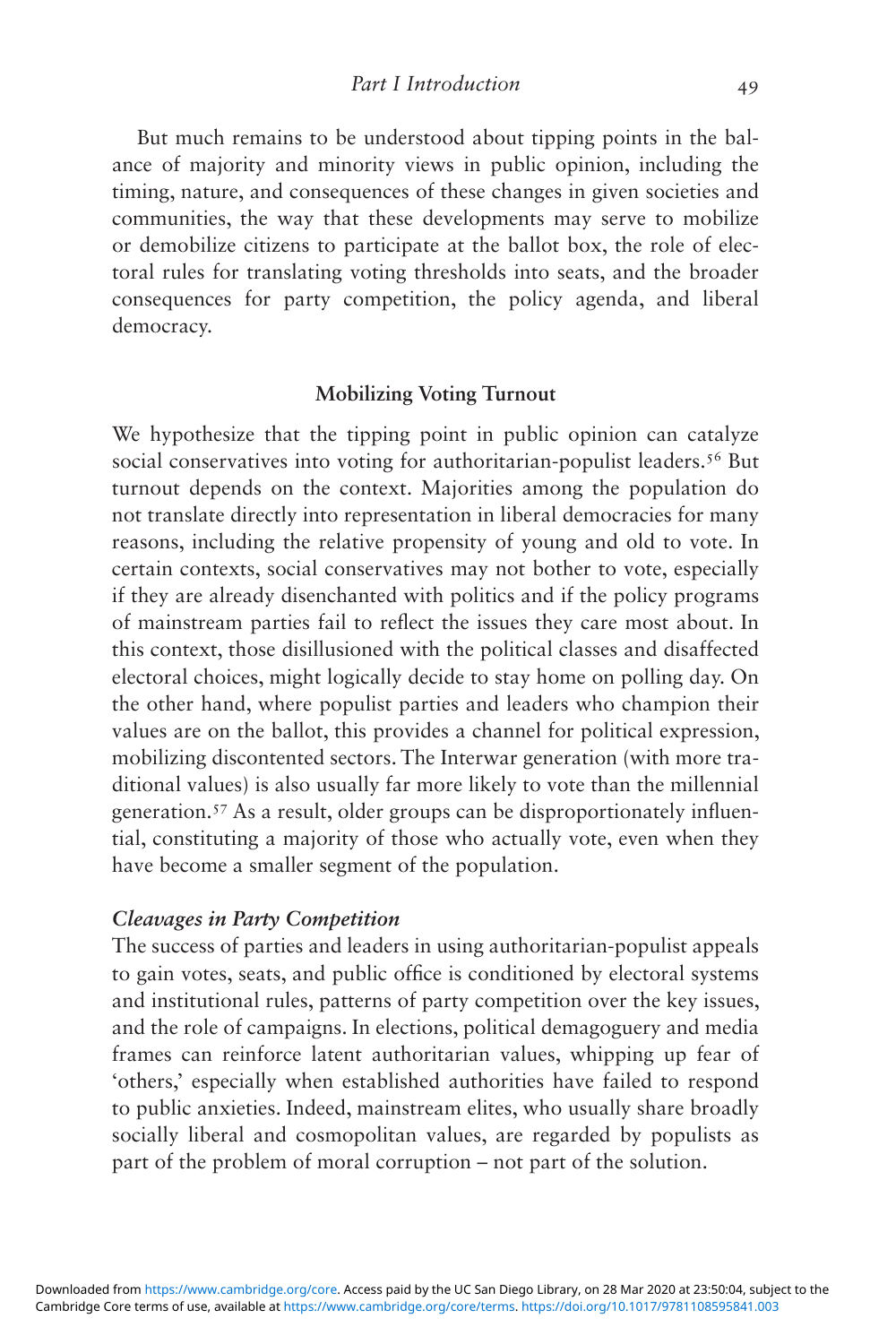From the start, the growing prominence of post-materialist values in the late 1960s and the 1970s stimulated a shift in party competition. As Inglehart pointed out decades ago:

Environmentalist parties have begun to emerge in many societies in which the electoral system doesn't tend to strangle new parties. Why? The environmentalist cause is only one of many post-modern issues favored by post-materialists. This electorate is distinctive in its entire worldview: they are relatively favorable to women's rights, handicapped groups, gay/lesbian emancipation, ethnic minorities and a number of other causes. But the environmental cause has emerged as the symbolic center of this broad cultural emancipation movement ... Nevertheless, the rise of post-materialist causes has given rise to negative reactions from the very start.58

Deepening cultural divisions in the electorate disrupted established party systems. The major political parties in advanced industrial societies were established by the mid-twentieth century when economic issues were dominant, and divisions over social class and religion provided the main cleavages of party competition in the electorate. The classic economic left–right dimension was based primarily on polarization over welfare redistribution and the state role in the economy. On the left, working-class-oriented parties linked to labor unions favored Keynesian economic management and comprehensive welfare states. Parties of the right endorsed free-market policies with a smaller role for the state, as the horizontal dimension of Figure 2.5 indicates. Since the early 1970s, however, the traditional left– right cleavage, dividing political parties over the economic role of markets versus the state, rooted in the classic social identities of class and religion, has gradually faded in importance in many Western countries.<sup>59</sup>

Economic issues such as unemployment, healthcare, welfare, taxation, and social justice remain important problems, especially during periods of recession and financial crisis. But today the most heated political issues in Western societies are cultural, dealing with the integration of ethnic minorities, immigration, and border control, Islamic-related terrorism, same-sex marriage and LGBTQ rights, divisions over the importance of national sovereignty versus international cooperation, the provision of development aid, the deployment of nuclear weapons, and issues of environmental protection and climate change. The changing issue agenda encouraged the emergence of environmentalist parties during the 1980s in West Germany, France, the Netherlands, Belgium, Austria, and Switzerland. In these countries, pure post-materialists were five to 12 times as likely to vote for environmentalist parties as were pure materialists.<sup>60</sup>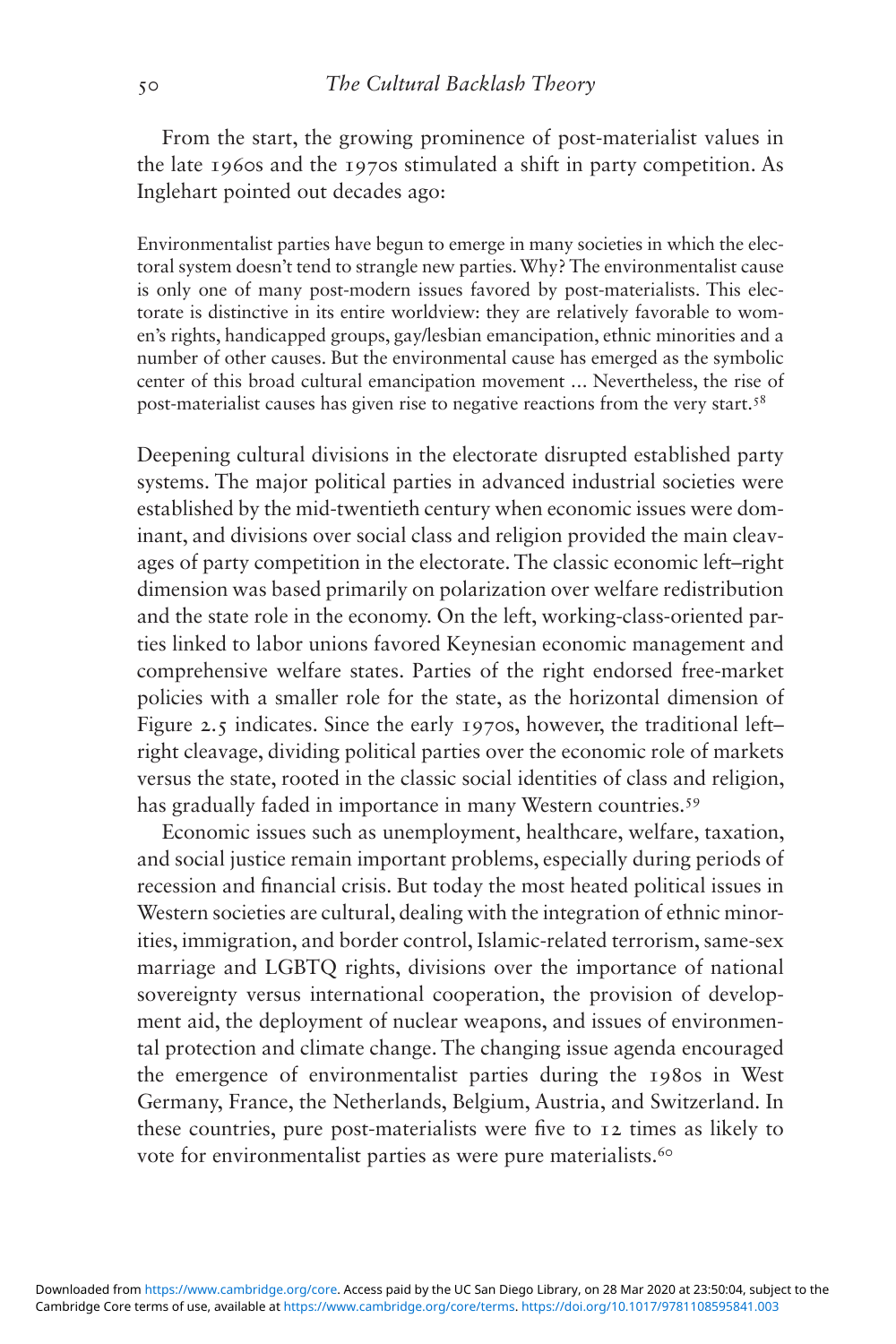

Figure 2.7. *Model of cleavages in party competition*

The growing salience of social issues gave rise to a cultural cleavage in party competition that cuts across the left–right economic cleavage. $61$ The vertical dimension of Figure 2.7 reflects this cultural dimension, with parties like the Greens at one pole, and those such as France's National Front or the Alternative for Germany at the opposite pole. Other scholars, such as Pierro Ignazi, also argue that the value shift of the 1960s and 1970s stimulated the emergence of left-libertarian parties like the Greens, while simultaneously producing a reactionary backlash among those holding traditional moral values – a 'silent counter-revolution' in favor of the populist right.62 Similarly, Bornschier suggests that a new cultural cleavage in the electorate identifies extreme right parties in several West European societies.<sup>63</sup>

The changing policy agenda stimulated a cultural backlash in which Authoritarian-Populist parties, leaders and movements channel active cultural resistance against the changes linked with these new issues. The grievances and resentment exploited by Authoritarian-Populists has helped legitimize xenophobic and misogynistic forces, making bigotry respectable in some circles, providing an avenue for its expression at the ballot box. The perceptions of threat among traditionalists have been activated by the message of Authoritarian-Populists, emphasizing fears of threats from 'outsiders' and criticizing the establishment for not responding to genuine public concerns.<sup>64</sup>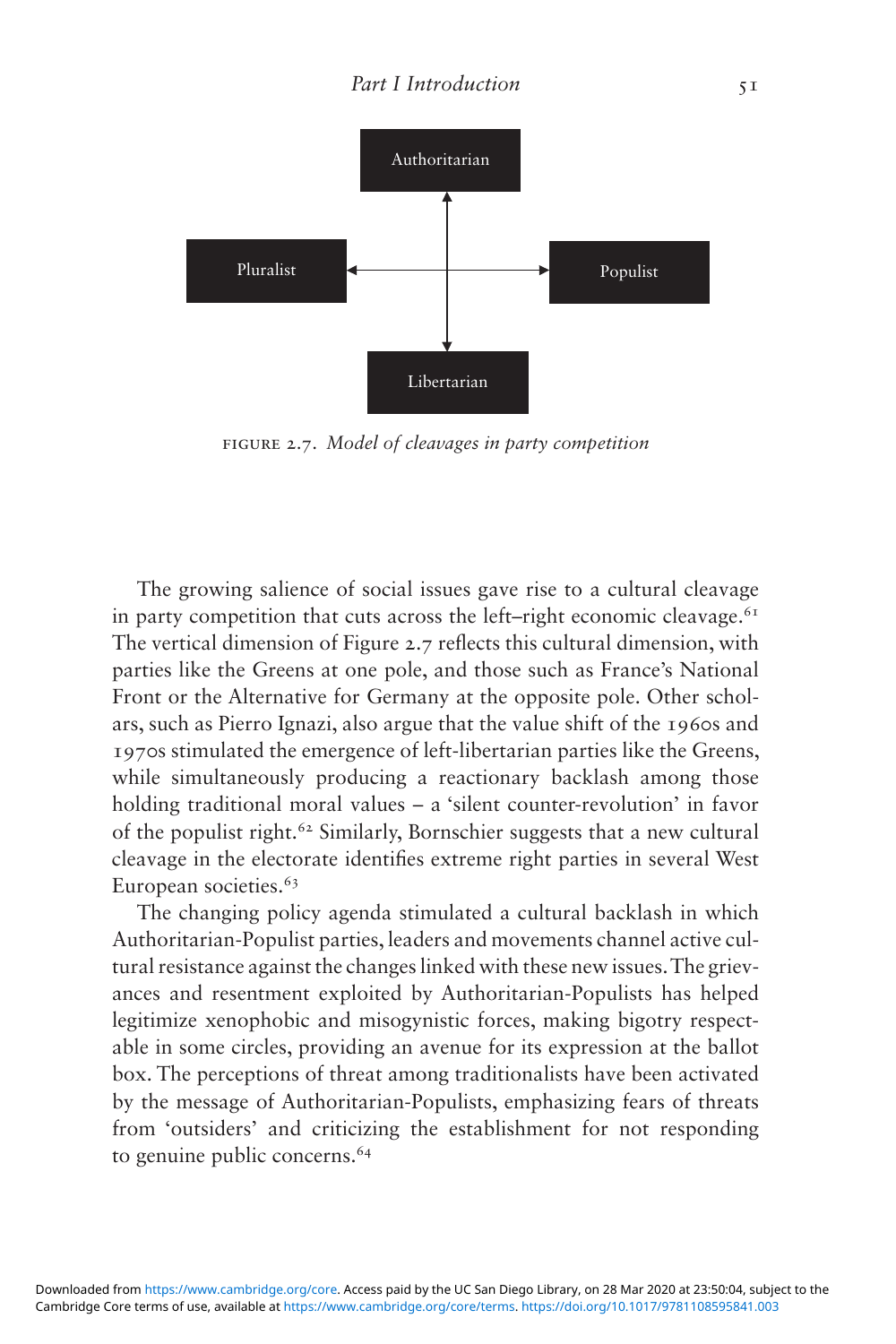Trump's slogan 'Make America Great Again' – and his rejection of 'political correctness' – appeals to a 'golden past' when American society was more homogeneous, US leadership of the Western alliance was unrivalled, threats of terrorism pre-9/11 existed only in distant lands, and sex roles for women and men reflected traditional power relationships. The Us-versus-Them frame is used to stir up fears that provide a support base almost impervious to criticisms of Trump's actual policy performance.<sup>65</sup>

Similarly, the Brexit Leave campaign and UKIP Eurosceptic rhetoric also harks back nostalgically to a time before Britain joined the EU, decades ago, when Westminster was sovereign, society was predominately white Anglo-Saxon, manufacturing and extracting industries – producing steel, coal, cars – still provided well-paid and secure jobs for unionized workers, and, despite the end of empire, Britain remained a major economic and military world power leading the Commonwealth. UKIP rhetoric blends criticism of the European Union with concern about mass immigrations and hostility toward political elites in Westminster and Brussels.66

Similar nostalgic messages echo in the rhetoric of other Authoritarian-Populist leaders. This appeal resonates among traditionalists for whom rapid social change and long-term demographic shifts have eroded the world they once knew.<sup>67</sup>

How these value appeals translate into votes – and thus seats and ministerial offices – is conditioned by the institutional rules of the game, especially the electoral system, the strategic response to rivals from mainstream parties, and the campaign communication process through leadership appeals and the media.

#### Institutional rules of the game

On the supply-side of the political marketplace, conditions that help explain the electoral success of Authoritarian-Populist parties, leaders and candidates include the *institutional rules of the game* regulating party competition during nominations, campaigns, and elections. The opportunities facing parties and candidates are constrained by laws and regulations governing ballot access and the nomination process, the use of Majoritarian, Mixed, or Proportional electoral systems, vote thresholds, as well as the rules governing coverage in the media and political advertising, laws concerning use of referenda and plebiscites, and regulations concerning campaign funding.68 The legal institutional framework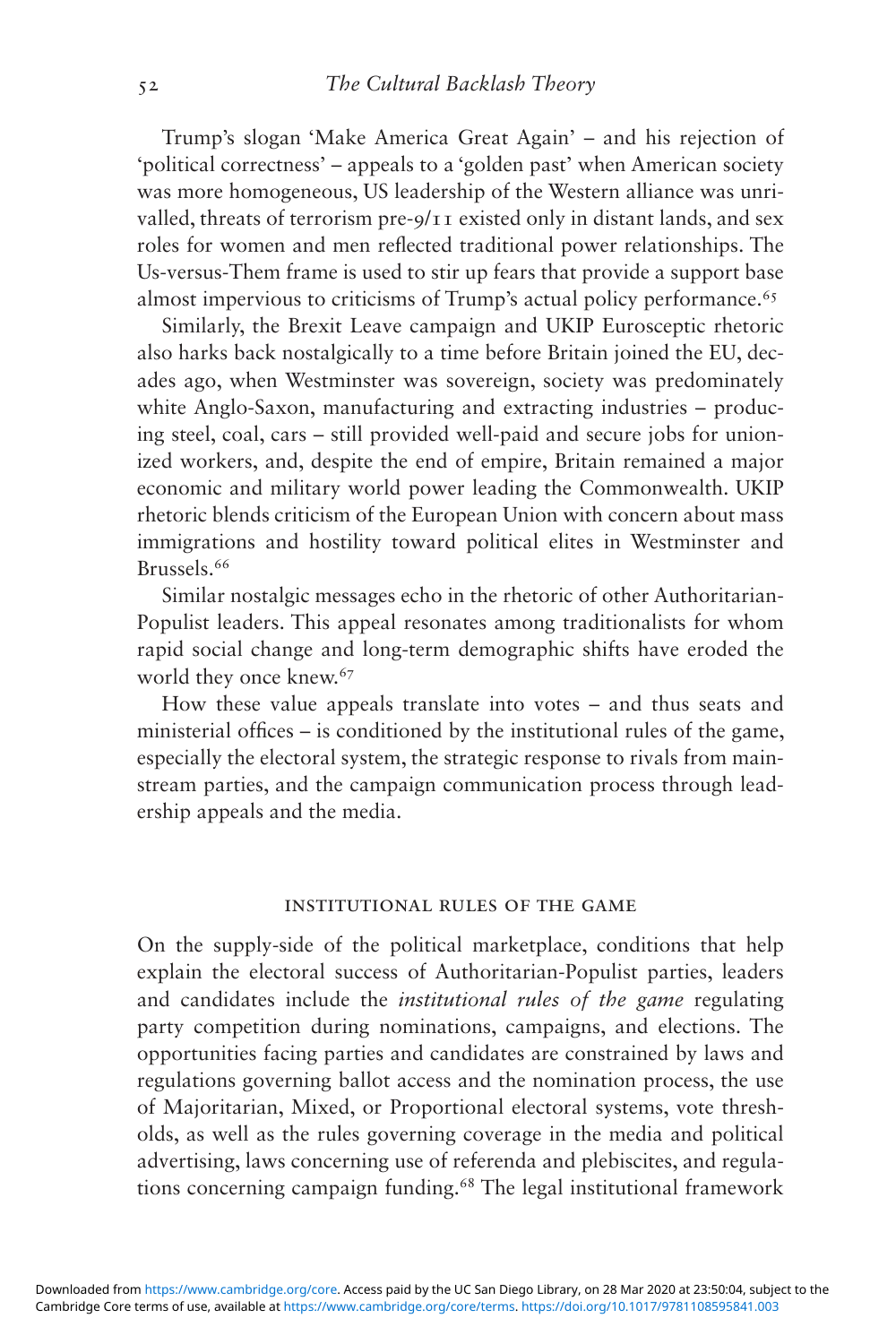can expand or restrict opportunities for political parties and candidates to compete for votes and seats.

From Duverger on, the classic literature suggests that electoral systems have important impacts on the number of parties that win seats.<sup>69</sup> Minor parties with spatially dispersed support, including authoritarian populists, have more opportunities to gain seats under Proportional Representation, with higher district magnitude and lower thresholds than under Majoritarian systems.<sup>70</sup> Many cross-national studies confirm this point, as do single nation case studies comparing the impact of changes in electoral systems over time.71 Rules matter. In the 2016 US presidential elections, for example, the use of primary contests in the nomination stage allowed Donald Trump to mount a hostile takeover of the Republican Party. He then won the White House because of the design of the electoral college, despite losing the nation-wide popular vote. Similarly, in the UK, the Leave camp won Brexit with 52 percent of the vote because the rules required only a simple majority, not a super-majority, for passage of constitutional referenda. But rules can change – usually slowly, through piecemeal reforms, so they don't fully explain the timing of fluctuations in support for Authoritarian-Populist parties. Two case studies are selected to provide a fuller account in subsequent chapters that examines in depth the changing electoral fortunes for populist authoritarians in the US and the UK.

## **The Strategic Response by Mainstream Parties**

The willingness of citizens to desert mainstream parties and support new challengers has been reinforced by social and partisan dealignment, widely documented in previous studies in both the United States and Western Europe.<sup>72</sup> This process has weakened traditional class anchors linking supporters with center-left and center-right political parties, increased potential electoral volatility, and provided opportunities for new populist leaders and parties to mobilize support.73 The erosion of party loyalties and class identities seems most damaging for the electoral fortunes of center-left Social Democratic parties, but it has also weakened support for mainstream center-right parties. During the 'third-way' era of Clinton and Blair, many left-wing and right-wing parties converged toward the center in their economic policies. Socialists, social democratic, and labour parties on the left sought to broaden their appeal to publicsector professionals, as they could no longer win office if they depended on the shrinking blue-collar trade union base, leading to a decline of social class voting.74 The public policy agenda also gradually shifted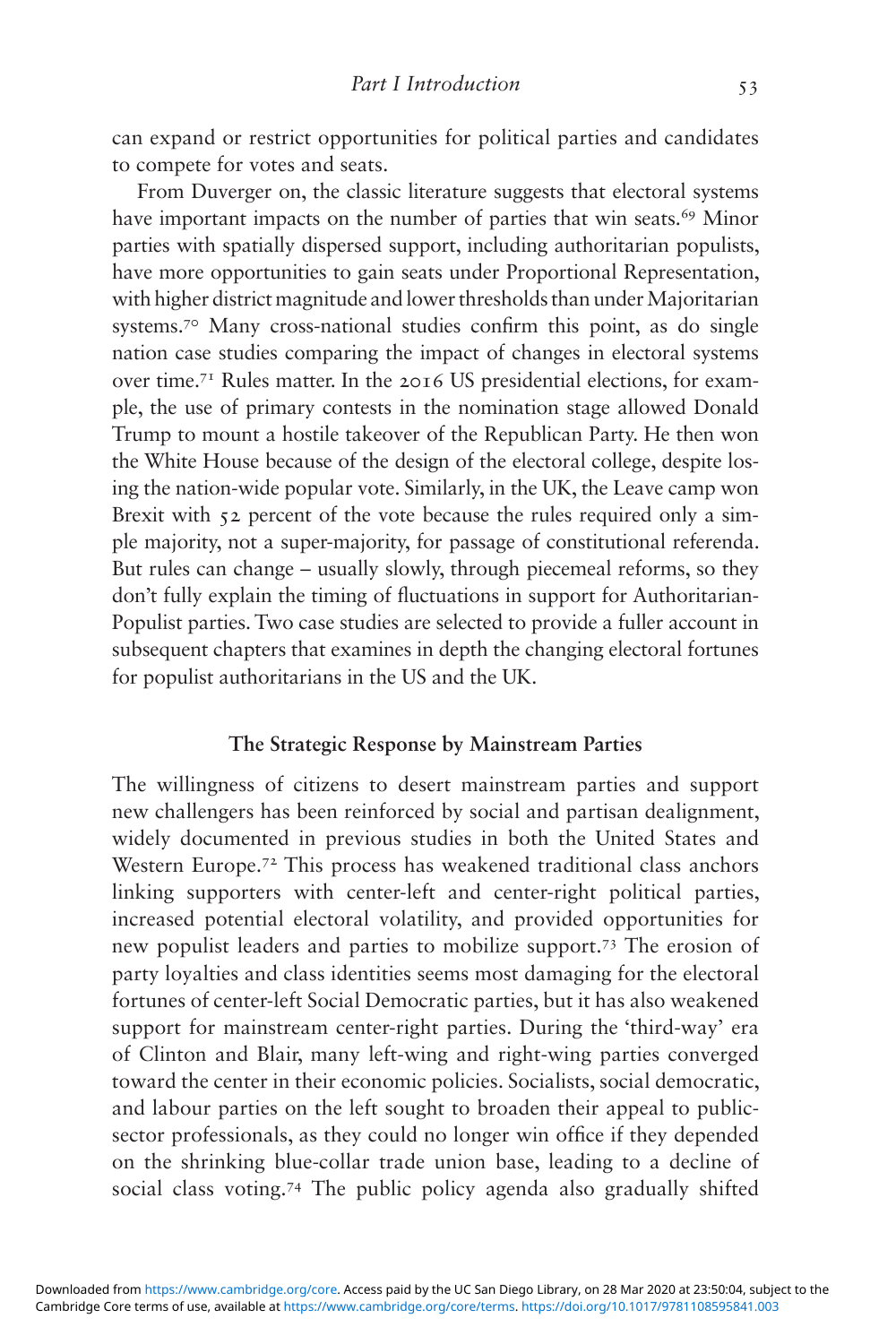as post-materialists became a larger share of the population, bringing less emphasis on economic redistribution. Economic issues are characteristically incremental, allowing left- and right-wing parties to bargain and compromise over the appropriate levels of taxation, unemployment, and welfare spending. By contrast, cultural issues, and the politicization of social identities, tend to divide into 'Us-versus-Them' tribes, bringing uncompromising and extreme party polarization, as exemplified in American debates about such issues as immigration, abortion, affirmative action, religious freedom, guns, and gay rights.75

How have mainstream parties responded to populist rivals? In the supply-side approach, political parties are viewed as rational actors deciding where to position themselves on any given issue dimension, and thus whether to emphasize libertarian-populist or authoritarian-populist appeals.76 Which social sectors do parties target? Which issues are highlighted in their manifestoes and campaign speeches?

In this regard, established parties may react toward cultural shifts in public opinion and the rise of new challengers through three main strategies.

One approach attempts to delegitimize populist challengers, by drawing attention to their leaders' lack of experience, or the incompatibility of their rhetoric with liberal democratic values.77

Alternatively, mainstream parties may seek to isolate populists and exclude them from governing coalitions and party alliances. In the Netherlands, for example, following the March 2017 elections, after lengthy negotiations, in October 2017 Mark Rutte finally assembled a four-party governing coalition designed to keep Geert Wilder's PVV Party out of office, by an agreement involving the People's Party for Freedom and Democracy (VVD), Democrats '66, Christian Democratic Appeal, and Christian Union.78 Similar grand coalition strategies were used by Angela Merkel to exclude the Alternative for Germany from ministerial office following the September 2017 federal elections. How well governing parties can maintain such a cordon sanitaire, however, depends upon the size of populist parliamentary parties and processes of negotiation over the formation of coalitions with other potential partners.

Finally, mainstream parties may co-opt populist language and adopt a hardline policy stance, promising to restrict immigration or protect trade, or use the anti-elite rhetoric, attempting to squeeze out populist rivals. Single-issue niche parties without a substantial parliamentary or organizational base are particularly vulnerable to hostile issue takeovers of this type. In this way, populist parties may be defeated but populism may still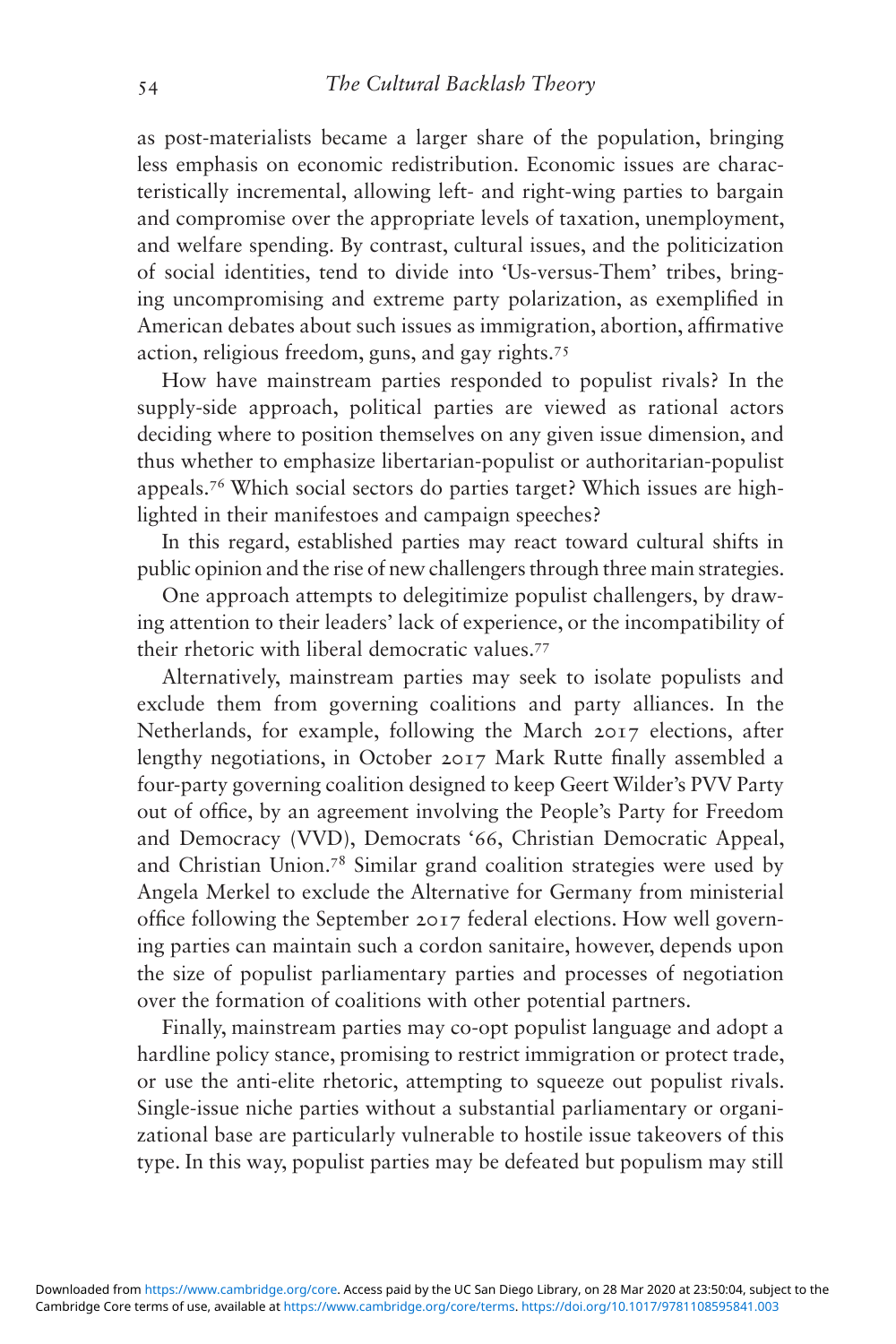flourish, as exemplified by the British Conservative Party's adoption of UKIP's Euroscepticism and anti-immigration stance.79

Finally, political communications through the mainstream broadcast and print media, and opportunities for party leaders to connect directly with their supporters via online social media, can also impact the electoral fortunes of any smaller party, including populists. Many populist leaders gained experience in television, and low-cost platforms such as Twitter and Facebook, and websites such as Breitbart news, have been invaluable for networking extremist social movements, distributing messages to sympathizers, and organizing rallies therefore.<sup>80</sup> The Trump presidency has been characterized by a constant stream of divisive and unsettling Twitter rants, bashing legacy media. There has been growing public concern about the impact of fake news, including the role of Russian bots and ads. $81$ Social media have enabled smaller rivals, with limited organizational and financial resources and restricted access to mainstream media, to expand the reach of their communications among their followers, amplifying the impact of rallies therefore. The translation of the electorate's values into support at the ballot box is far from automatic, with the electoral rules, the parties' strategic issue positions, and political communication all helping shape electoral success.

#### New Challenges for Representative Democracy

These developments are generating new challenges for party competition, for confidence in democracy, and for democratic representation. If all citizens voted at equal rates, then cultural changes would be directly reflected in the policy agenda and the party composition of democratic assemblies, which would tend to evolve over the long-term in a more progressive direction. As Figure 2.3 shows, the number of Millennials in the electorate now equals the number of Baby Boomers among the population of European societies. But important generation gaps in civic engagement and voting turnout exist. $82$  As Chapter 8 points out, citizens born in the Interwar years tend to have traditional values and are almost twice as likely to vote as the Millennials, so they remain a majority of voters. They are also far more likely to be party members. By contrast, Millennials (with progressive values) are more likely than older generations to engage in protest demonstration, but they are consistently underrepresented in voting. This generates a growing misalignment between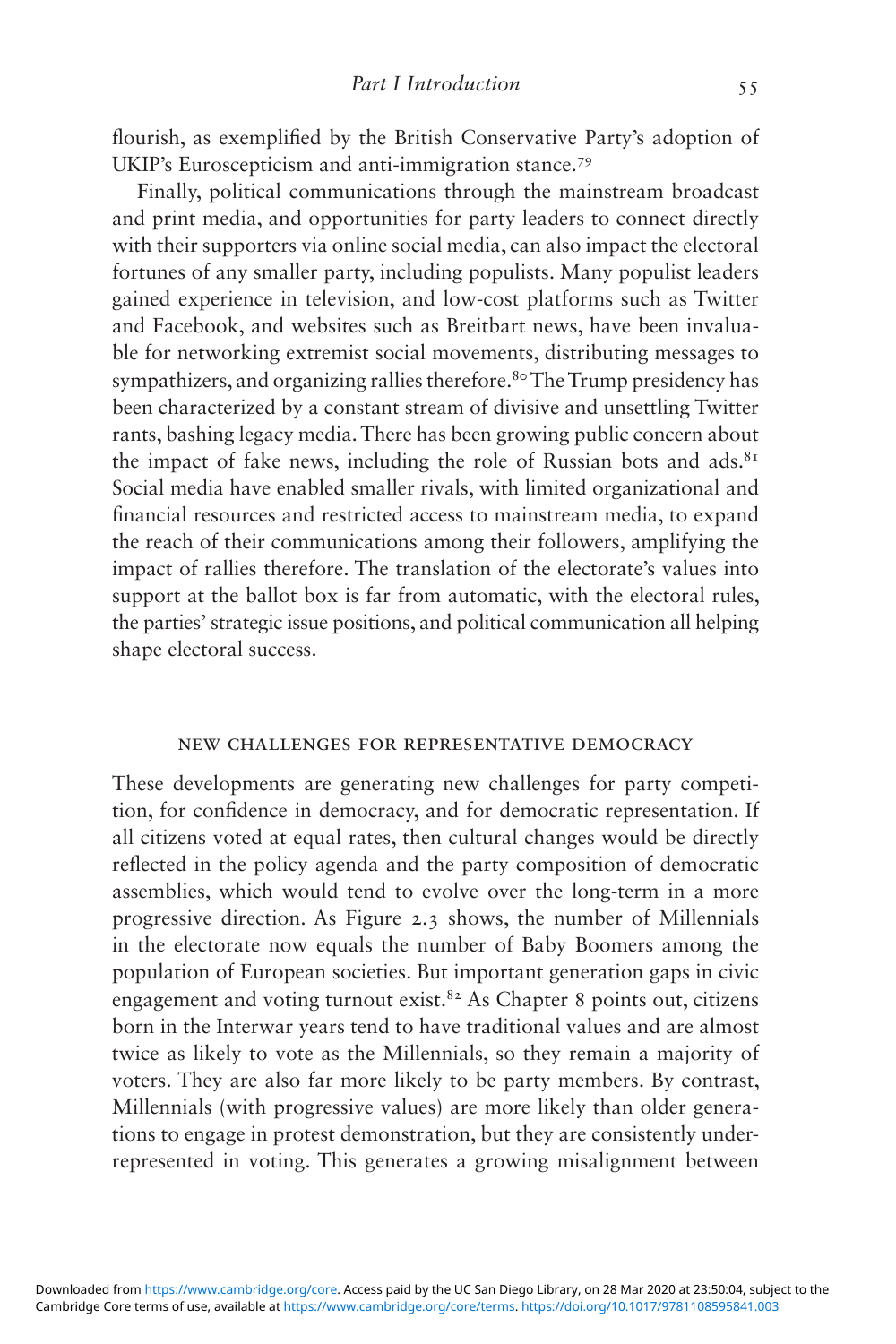citizens' preferences and the policy agenda, which lags behind the spread of socially liberal values. The activism gap between young and old reinforces and exacerbates the values gap.

The generational contrasts in cultural attitudes are well established in the literature. In terms of their absolute size, as a proportion of the population, the Interwar generation is a steadily shrinking pool. The Baby Boom cohort has reached a tipping point in contemporary Western societies, as Millennials have become equally numerous. But older cohorts are considerably more likely to vote, $83$  and they provide a strong base of electoral support for Authoritarian-Populist parties. The participation– generation gap, in which younger citizens vote at lower levels than their parents and grandparents, has existed for decades. But this generational turnout gap has grown over time: better-educated, more high-income and healthier senior Americans have become *more* likely to vote today than in earlier decades.<sup>84</sup> By contrast, Millennials have become even less likely to vote than young people during earlier decades.<sup>85</sup>

The result of these developments is a growing representational crisis in Western societies. Cultural changes have gradually shifted social values in a steadily more progressive direction in society. But election results over-represent the preferences of the older generations. This disparity means that parties reflecting socially liberal values, like the Greens, tend to be systematically under-represented in elected office relative to the level of public support for environmental policies. Conversely, Authoritarian-Populist parties and leaders are over-represented in elected office, compared with their share of support in society. These tensions are exacerbated most dramatically in contests determined by institutional rules generating winner-take-all majoritarian outcomes, exemplified by the 48:52 victory for the Leave camp in Brexit and by President Trump's victory in the Electoral College despite his loss in the popular vote. This disconnect raises serious concerns about the future of liberal democracy.

#### **Notes**

- 1. Pippa Norris. 2005. *Radical Right: Voters and Parties in the Electoral Market.* New York: Cambridge University Press.
- 2. Ronald Inglehart. 1977. *The Silent Revolution: Changing Values and Political Styles among Western Publics*. Princeton, NJ: Princeton University Press.
- 3. Ronald Inglehart. 2018. *Cultural Evolution: People's Motivations are Changing, and Transforming the World*. New York: Cambridge University Press.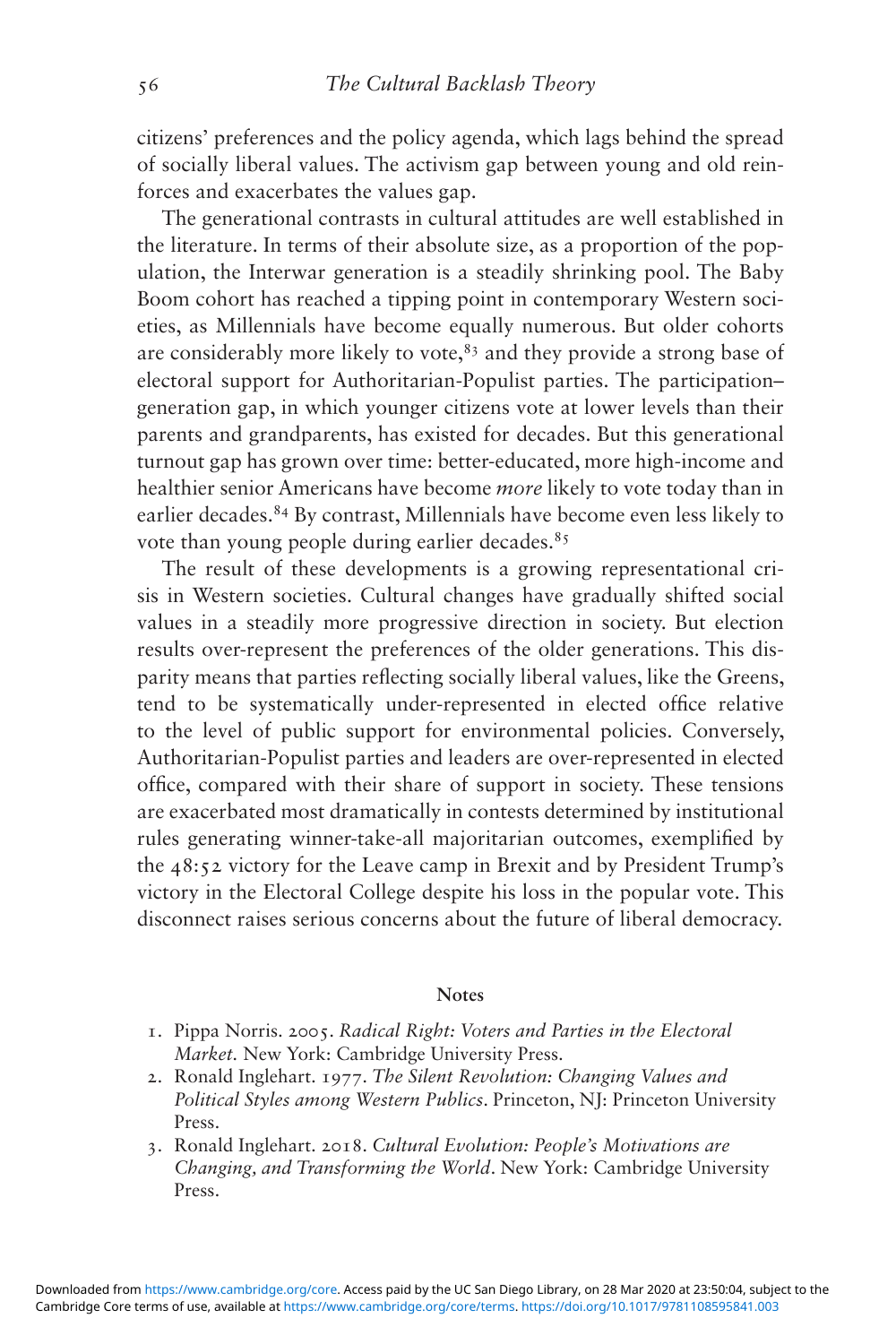- 4. Ronald Inglehart and Wayne Baker. 2000. 'Modernization, cultural change and the persistence of traditional values.' *American Sociological Review* 65 (1): 19–51; Ronald Inglehart and Christian Welzel. 2005. *Modernization, Cultural Change and Democracy*. New York: Cambridge University Press. Welzel developed a somewhat similar index of Survival vs. Emancipative values, see Christian Welzel. 2013. *Freedom Rising: Human Empowerment and the Quest for Emancipation*. New York: Cambridge University Press.
- 5. Milton Rokeach. 1973. *The Nature of Human Values*. New York: The Free Press.
- 6. Cliff Zukin, Scott Keeter, Molly Andolina, Krista Jenkins, and Michael X. Delli Carpini. 2006. *A New Engagement? Political Participation, Civic Life and the Changing American Citizen.* Oxford: Oxford University Press; James Davies. 2013. 'A generation of attitude trends among US householders as measured in the NORC General Social Survey 1972–2010.' *Social Science Research* 42 (3): 571–583; Achim Goeres. 2009. *The Political Participation of Older People in Europe.* New York: Palgrave-Macmillan.
- 7. Alison Park and Paula Surridge. 2003. 'Charting change in British values.' In Alison Park, John Curtice, K. Thomson, L. Jarvis, and Catherine Bromley. Eds. *British Social Attitudes: The 20th Report: Continuity and Change over Two Decades*. London: Sage; Alison Park. 2013. 'Changing attitudes towards sex, marriage and parenthood.' In Allison Park, C. Bryson, E. Clery, John Curtice, and Melanie Phillips. Eds. *British Social Attitudes 30*. London: NatCen Social Research.
- 8. John Curtice. 2017. 'The vote to leave the EU.' *British Social Attitudes* 34. www.bsa.natcen.ac.uk/media/39149/bsa34\_brexit\_final.pdf.
- 9. John Curtice. 2017. 'The vote to leave the EU.' *British Social Attitudes* 34. www.bsa.natcen.ac.uk/media/39149/bsa34\_brexit\_final.pdf.
- 10. http://ec.europa.eu/eurostat/data/database.
- 11. See US Census 2015. https://factfinder.census.gov/faces/tableservices/jsf/ pages/productview.xhtml?pid=ACS\_15\_5YR\_DP02&src=pt.
- 12. James Davies. 2004. 'Did growing up in the 1960s leave a permanent mark on attitudes and values? Evidence from the General Social Survey.' *Public Opinion Quarterly* 68 (2): 161–183.
- 13. 'Tertiary' education is defined by UNESCO as the post-secondary school stage of education involving enrollment in training college or universities. http://uis.unesco.org/indicator/edu-part-er-ger.
- 14. Oxford University. 2017. *International Trends in Higher Education 2016–17.* www.ox.ac.uk/sites/files/oxford/trends%20in%20globalisation\_ WEB.pdf.
- 15. M. Coenders and P. Scheepers. 2003. 'The effect of education on nationalism and ethnic exclusionism: An international comparison.' *Political Psychology* 24 (2): 313–343; Robert Ford. 2008. 'Is racial prejudice declining in Britain?' *The British Journal of Sociology* 59 (4): 609–636; Z. Strabac and Ola Listhaug. 2008. 'Anti-Muslim prejudice in Europe: A multilevel analysis of Survey-data from 30 Countries.' *Social Science Research* 37: 268–286; Ingrid Storm, Maria Sobolewska, and Robert Ford. 2017. 'Is ethnic prejudice declining in Britain? Change in social distance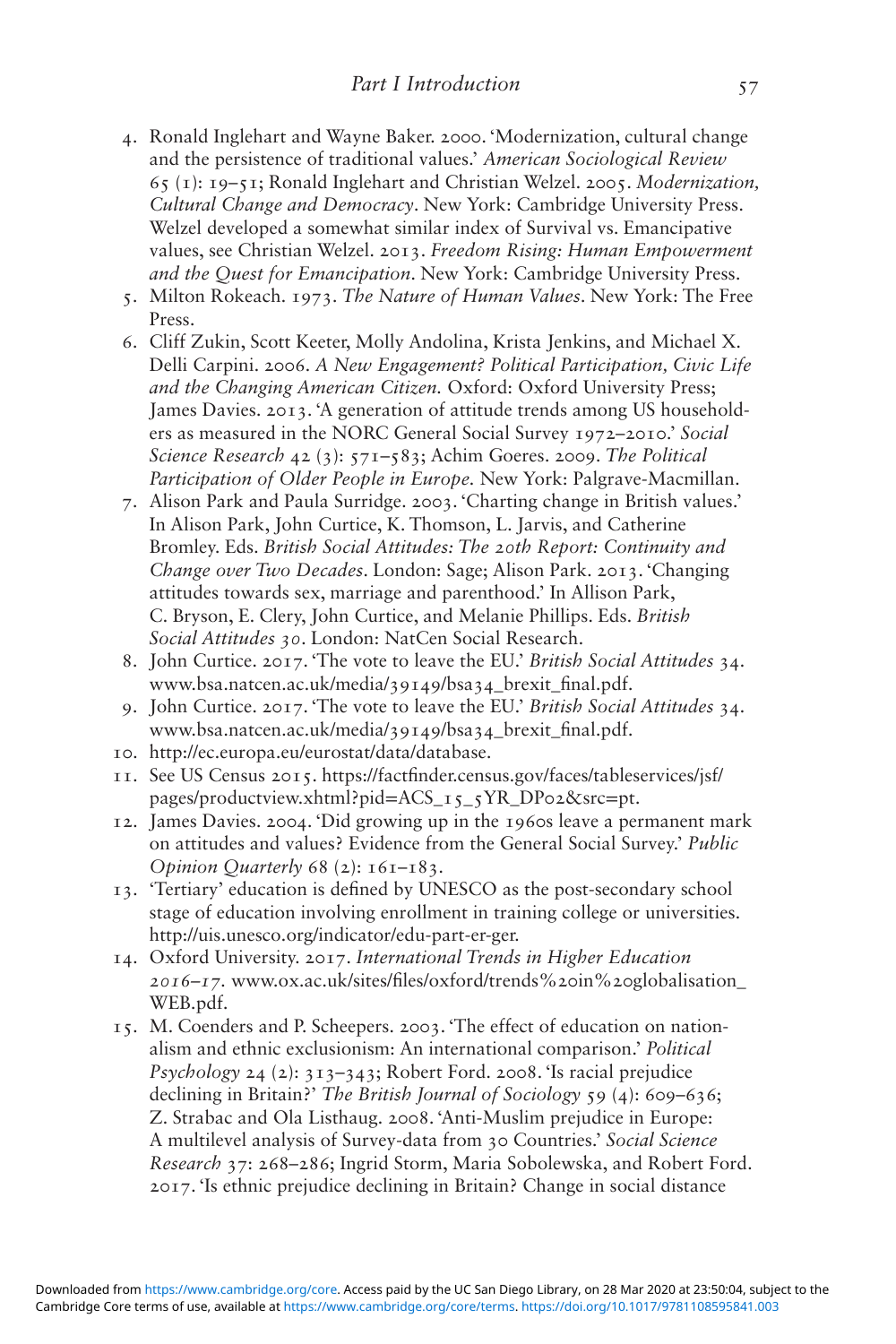attitudes among ethnic majority and minority Britons.' *The British Journal of Sociology* 68: 410–434.

- 16. Pippa Norris. 2000. *Digital Divide.* New York: Cambridge University Press.
- 17. James H. Spencer. 2014. *Globalization and Urbanization: The Global Urban Ecosystem*. New York: Rowman & Littlefield.
- 18. See, for example, Cliff Zukin, Scott Keeter, Molly Andolina, Krista Jenkins, and Michael X. Delli Carpini. 2006. *A New Engagement? Political Participation, Civic Life and the Changing American Citizen.* Oxford: Oxford University Press, Chapter 6; James R. Tilley. 2005. 'Research note: Libertarian–authoritarian value change in Britain, 1974–2001,' *Political Studies* 53 (2): 442–453.
- 19. On the geography of support, see, for example, on France www .nytimes.com/interactive/2017/05/07/world/europe/franceelection-results-maps.html?\_r=0. On Germany, see www.ft.com/ content/1e3facea-9d48-11e7-8cd4-932067fbf946.
- 20. For a discussion, see www.brookings.edu/blog/the-avenue/2016/06/28/ diversity-defines-the-millennial-generation/.
- 21. Richard Alba and Nancy Foner. 2017. *Strangers No More: Immigration and the Challenges of Integration in North America and Western Europe.* Princeton, NJ: Princeton University Press.
- 22. Andrew Geddes and Peter Scholten. 2016. *The Politics of Migration and Immigration in Europe*. 2nd edn. London: Sage; Ruud Koopmans, Bram Lancee, and Merlin Schaeffer. Eds. 2015. *Social Cohesion and Immigration in Europe and North America: Mechanisms, Conditions, and Causality.* Abingdon: Routledge, Taylor & Francis Group.
- 23. http://ec.europa.eu/eurostat/statistics-explained/index.php/ Being\_young\_in\_Europe\_today\_-\_demographic\_trends.
- 24. UNHCR. *Global Trends, 2016.* New York: UNHCR. Appendix Table 2. www.unhcr.org/5943e8a34.pdf.
- 25. This comparison compares the mean percentages of unemployment and foreign-born during the years from 2000 to 2015, with the mean levels in 1970. During this period, the percent foreign born rose from 6 percent to 12 percent and the mean unemployment level rose from 2.7 percent to 7.3 percent in Australia, Belgium, Canada, Denmark, Finland, France, Germany, Italy, Japan, South Korea, Netherlands, Norway, Spain, Sweden, Switzerland, United Kingdom, and the United States. OECD. *Migration – Foreign population – OECD Data.* The OECD. Retrieved 2017-06-01; UNDESA. *Trends in International Migrant Stock: The 2015 Revision.* United Nations Department of Economic and Social Affairs, Population Division. 2015.
- 26. For the argument that authoritarianism is activated by risk perceptions, see Karen Stenner. 2005. *The Authoritarian Dynamic*. New York: Cambridge University Press.
- 27. Roger Eatwell. 2003. 'Ten theories of the extreme right.' In Peter Merkl and Leonard Weinberg. Eds. *Right-Wing Extremism in the Twenty-first Century*. London: Frank Cass; Pippa Norris. 2005. *Radical Right: Voters and Parties in the Electoral Market.* New York: Cambridge University Press.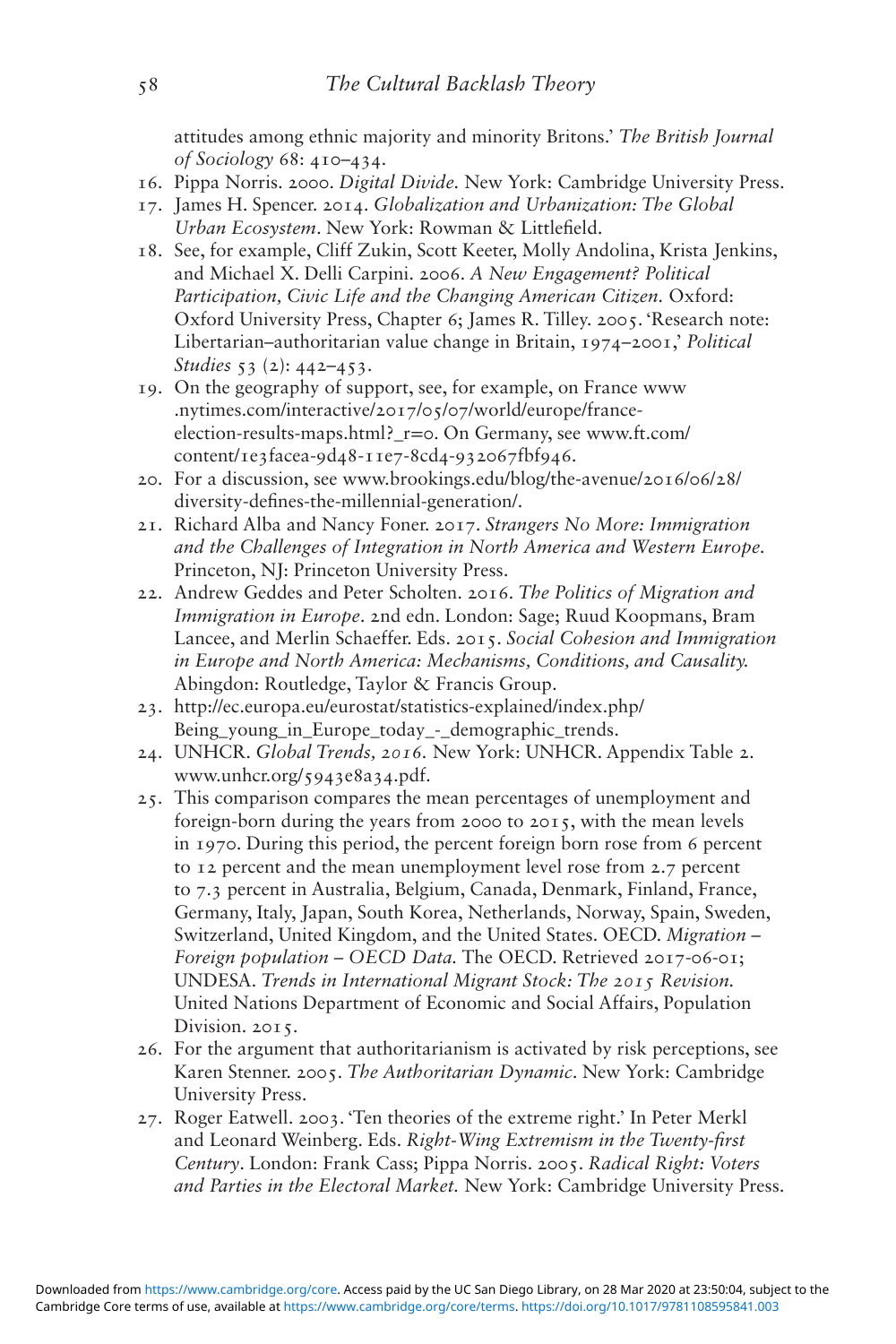- 28. The Center for Information and Research on Civic Learning and Engagement. http://civicyouth.org/total-youth-votes-in-2016-primaries-and-caucuses/.
- 29. Emilie van Haute and Anika Gauja. Eds. 2015. *Party Members and Activists*. New York: Routledge, Chapter 1.
- 30. Martin P. Wattenberg. 2015. *Is Voting for Young People?* 4th edn. New York: Routledge.
- 31. Cliff Zukin, Scott Keeter, Molly Andolina, Krista Jenkins, and Michael X. Delli Carpini. 2006. *A New Engagement? Political Participation, Civic Life and the Changing American Citizen.* Oxford: Oxford University Press; Gema M. Garcia-Albacete. 2014. *Young People's Political Participation in Western Europe.* New York: Palgrave Macmillan.
- 32. Thomas C. Schelling. 1969. 'Models of segregation.' *American Economic Review* 59 (2): 488–493; Thomas C. Schelling. 1971. 'Dynamic Models of Segregation.' *Journal of Mathematical Sociology* 1 (2): 143–186.
- 33. Mark Granovetter. 1978. 'Threshold models of collective behavior.' *American Journal of Sociology* 83 (6): 1420–1443.
- 34. Malcolm Gladwell. 2000. *The Tipping Point.* Boston, MA: Little Brown.
- 35. Rein Tagepeera. 2007. *Predicting Party Sizes: The Logic of Simple Electoral Systems.* Oxford: Oxford University Press.
- 36. Rosabeth Moss Kanter. 1977. *Men and Women of the Corporation*. New York: Basic Books; Rosabeth Moss Kanter. 1977. 'Some effects of proportions on group life: Skewed sex ratios and responses to token women.' *American Journal of Sociology* 82 (5): 965–980.
- 37. Drude Dahlerup. 1988. 'From a small to a large minority: Women in Scandinavian politics.' *Scandinavian Political Studies* 11 (4): 275–298.
- 38. Karen Beckwith and Kimberly Cowell-Meyers. 2007. 'Sheer numbers: Critical representation thresholds and women's political representation.' *Perspectives on Politics* 5 (3): 553–565; Kathleen A. Bratton. 2005. 'Critical mass theory revisited: The behavior and success of token women in state legislatures.' *Politics and Gender* 1 (1): 97–125; Kristin Kanthak and George A. Krause. 2012. *The Diversity Paradox: Political Parties, Legislatures, and the Organizational Foundations of Representation in America*. New York: Oxford University Press; Christopher F. Karpowitz, Tali Mendelberg, and Lauren Mattioli. 2015. 'Why women's numbers elevate women's influence, and when they do not: Rules, norms, and authority in political discussion.' *Politics, Groups, and Identities* 3 (1): 149–177.
- 39. See, for example, US Department of Agriculture. 2016. *Rural America at a Glance*. 2016 edn. Washington DC: US Department of Agriculture.
- 40. Russell J. Dalton. 2015. *The Good Citizen: How a Younger Generation Is Reshaping American Politics*. 2nd revised edn. Washington DC: CQ Press; Cliff Zukin, Scott Keeter, Molly Andolina, Krista Jenkins, and Michael X. Delli Carpini. 2006. *A New Engagement? Political Participation, Civic Life and the Changing American Citizen.* Oxford: Oxford University Press.
- 41. Elizabeth Noelle-Neumann. 1984. *The Spiral of Silence: Public Opinion Our Social Skin.* Chicago: University of Chicago.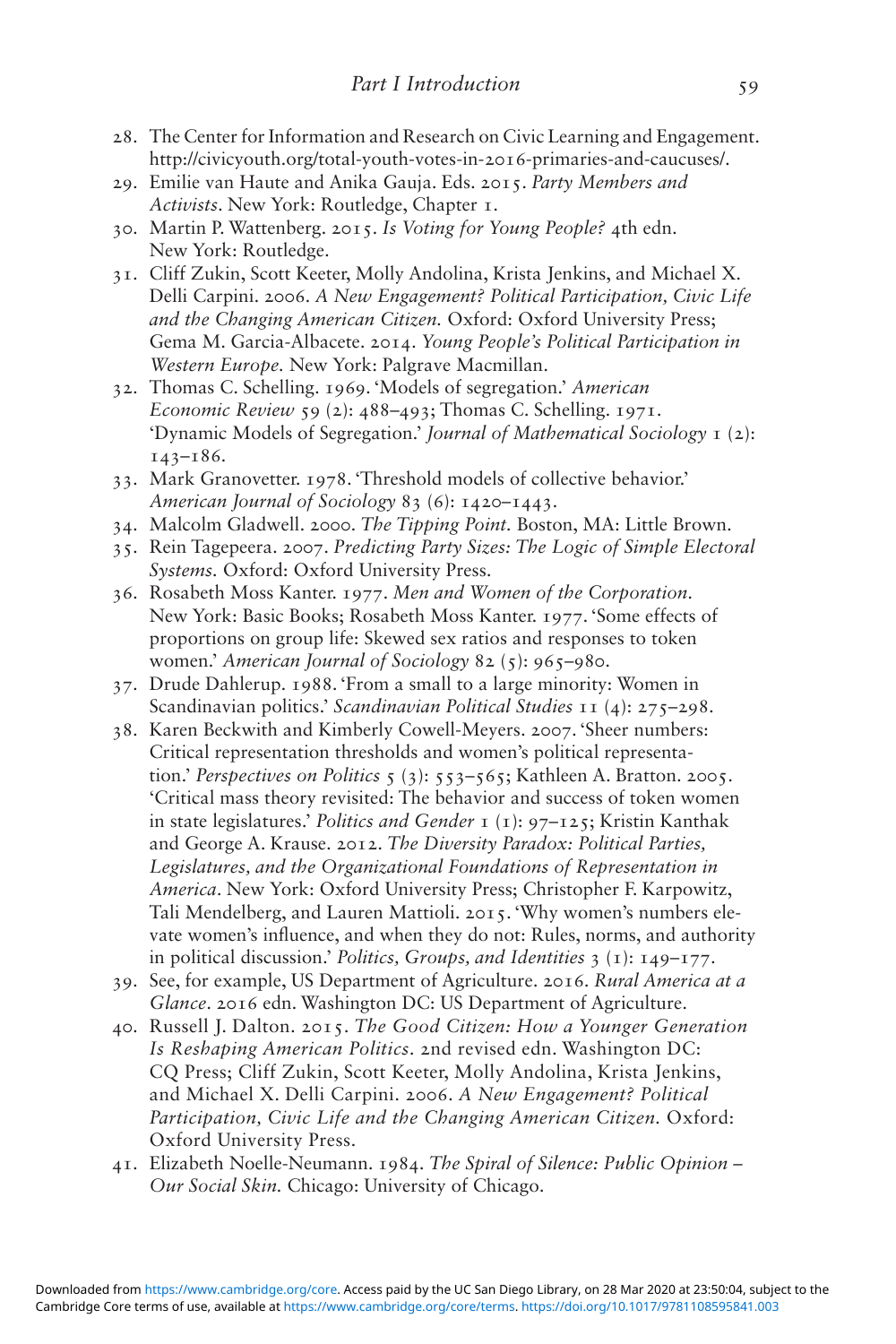- 42. J.N. Bassili. 2003. 'The minority slowness effect: Subtle inhibitions in the expression of views not shared by others.' *Journal of Personality and Social Psychology* 84: 261–276; K. Rios and Z. Chen. 2014. 'Experimental evidence for minorities' hesitancy in reporting their opinions: The roles of optimal distinctiveness needs and normative influence.' *Personality and Social Psychology Bulletin* 40: 872–883.
- 43. C.S. Crandall, A. Eshleman, and L. O'Brien. 2002. 'Social norms and the expression and suppression of prejudice: The struggle for internalization.' *Journal of Personality and Social Psychology* 82 (3): 359–378.
- 44. E.L. Paluck. 2009. 'What's in a norm? Sources and processes of norm change.' *Journal of Personality and Social Psychology* 96: 594–600.
- 45. See Karen Stenner. 2005. *The Authoritarian Dynamic.* New York: Cambridge University Press; Marc J. Hetherington and Jonathan Weiler. 2009. *Authoritarianism and Polarization in American Politics*. New York: Cambridge University Press.
- 46. See Southern Poverty Law Center (SPLC). www.splcenter.org/hate-map.
- 47. See European Islamophobia Report, 2016. www.islamophobiaeurope.com/ executive-summary/2016-2/.
- 48. Isabelle Portelinha and Guy Elcheroth. 2016. 'From marginal to mainstream: The role of perceived social norms in the rise of a far-right movement.' *European Journal of Social Psychology* 46 (6): 661–671.
- 49. See also similar arguments in Pierre Ignazi. 1992. 'The silent counterrevolution: Hypotheses on the emergence of extreme right-wing parties in Europe.' *European Journal of Political Research* 22: 3–34; Pierre Ignazi. 2003. *Extreme Right Parties in Western Europe*. Oxford: Oxford University Press; Simon Bornschier. 2010. *Cleavage Politics and the Populist Right: The New Cultural Conflict in Western Europe*. Philadelphia: Temple University Press.
- 50. Robert P. Jones. 2016. *The End of White Christian America.* New York: Simon & Schuster.
- 51. Arlie Russell Hochschild. 2016. *Strangers in Their Own Land: Anger and Mourning on the American Right*. New York: The New Press; J.D. Vance. 2016. *Hillbilly Elegy: A Memoir of Family and Culture in Crisis.* New York: Harper.
- 52. Katherine J. Cramer. 2016. *The Politics of Resentment: Rural Consciousness in Wisconsin and the Rise of Scott Walker.* Chicago: University of Chicago Press.
- 53. Justin Gest. 2016. *The New Minority: White Working Class Politics, Immigration and Inequality.* New York: Oxford University Press.
- 54. Agnes Akkerman, Cas Mudde, and Andrej Zaslove. 2014. 'How populist are the people? Measuring populist attitudes in voters.' *Comparative Political Studies* 47 (9): 8–30; K.A. Hawkins, S. Riding, and Cas Mudde. 2012. 'Measuring populist attitudes.' Political Concepts Committee on Concepts and Methods Working Paper Series 55: 1-35.
- 55. Wouter Van der Brug, Meidert Fennema, and Jean Tillie. 2000. 'Antiimmigrant parties in Europe: Ideological or protest vote?' *European*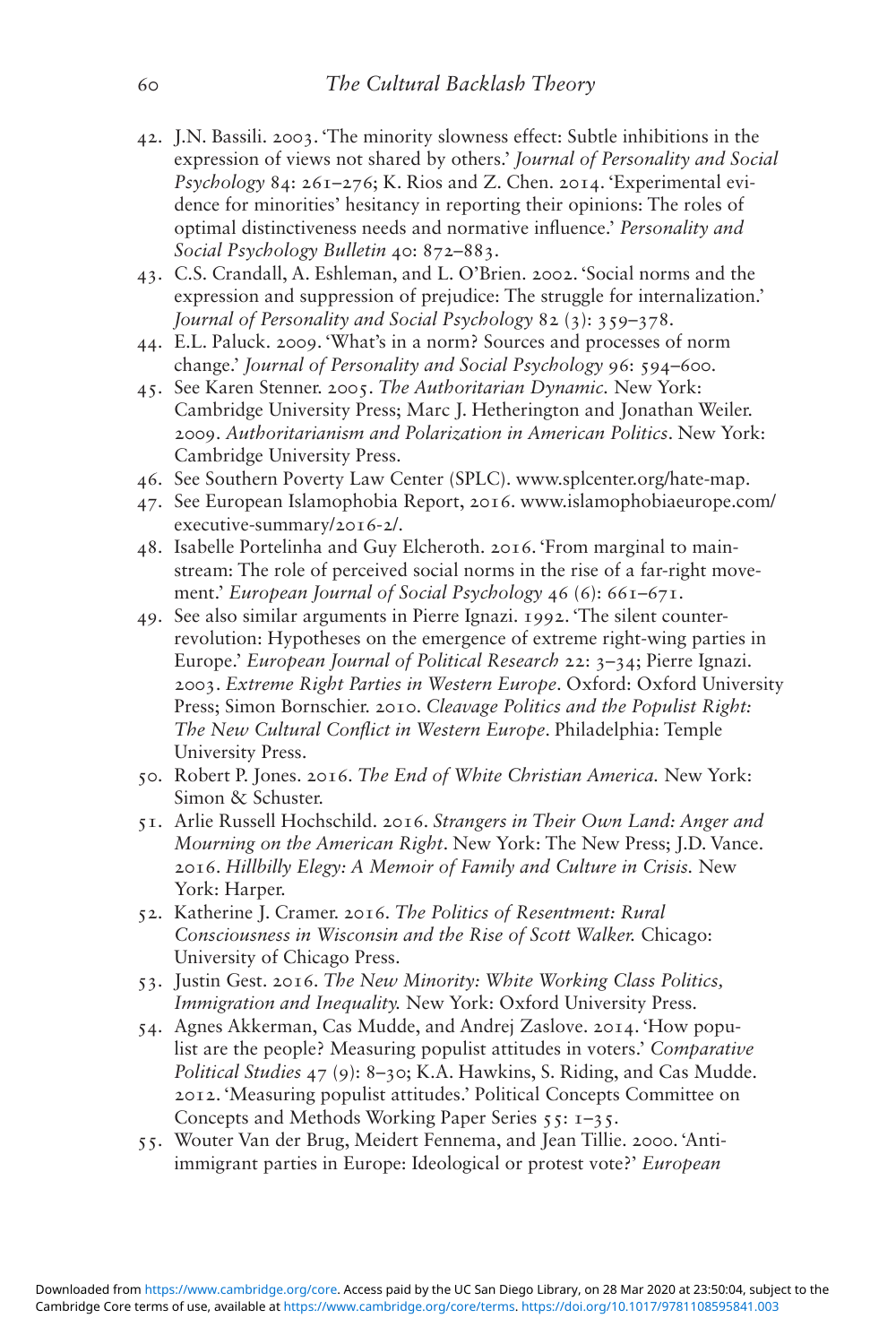*Journal of Political Research* 37 (1): 77–102; Rachel Gibson. 2002. *The Growth of Anti-Immigrant Parties in Western Europe.* Lewiston, NY: The Edwin Mellen Press; Christopher Cochrane and Neil Nevitte. 2014. 'Scapegoating: Unemployment, far-right parties and anti-immigrant sentiment.' *Comparative European Politics* 12 (1): 1–32.

- 56. Ronald Inglehart. 1997. *Modernization and Post-modernization: Cultural, Economic and Political Change in 43 Societies.* Princeton, NJ: Princeton University Press.
- 57. Gema Garcia Albacete. 2014. *Young People's Political Participation in Western Europe Continuity or Generational Change?* London: Palgrave Macmillan.
- 58. Ronald Inglehart. 1997. *Modernization and Postmodernization: Cultural, Economic and Political Change in 43 Societies.* Princeton, NJ: Princeton University Press, pp. 243–246.
- 59. Paul Nieuwbeerta and Nicholas D. DeGraaf. 1999. 'Traditional class voting in twenty postwar societies.' In Geoffrey Evans. Ed. *The End of Class Politics.* Oxford: Oxford University Press, pp. 23–56; Ola Knutsen. 2004. *Social Structure and Party Choice in Western Europe*. New York: Palgrave Macmillan; Robin E. Best. 2011. 'The declining electoral relevance of traditional cleavage groups.' *European Political Science Review* 3 (2): 279–300; Geoffrey Evans and James Tilley. 2011. 'How parties shape class politics: Explaining the decline of the class basis of party support.' *British Journal of Political Science* 42 (1): 137–161.
- 60. Ronald Inglehart. 1997. *Modernization and Postmodernization: Cultural, Economic and Political Change in 43 Societies.* Princeton, NJ: Princeton University Press, Chapter 8.
- 61. Ronald Inglehart. 1984. 'The changing structure of political cleavages in Western society.' In Russell J. Dalton, Scott Flanagan, and Paul A. Beck. Eds. *Electoral Change in Advanced Industrial Democracies: Realignment or Dealignment?* Princeton, NJ: Princeton University Press; Russell J. Dalton. 2013. *Citizen Politics: Public Opinion and Political Parties in Advanced Industrial Democracies.* Washington DC: CQ Press.
- 62. Pierre Ignazi. 1992. 'The silent counter-revolution: Hypotheses on the emergence of extreme right-wing parties in Europe.' *European Journal of Political Research* 22: 3–34; Pierre Ignazi. 2003. *Extreme Right Parties in Western Europe*. Oxford: Oxford University Press.
- 63. Simon Bornschier. 2010. *Cleavage Politics and the Populist Right: The New Cultural Conflict in Western Europe*. Philadelphia: Temple University Press; Scott C. Flanagan and Aie-Rie Lee. 2003. 'The new politics, culture wars, and the authoritarian–libertarian value change in advanced industrial democracies.' *Comparative Political Studies* 36 (3):  $235 - 270.$
- 64. Marc Hetherington and Elizabeth Suhay. 2011. 'Authoritarianism, threat, and American support for the war on terror.' *American Journal of Political Science* 55 (3): 546–560; Stijn van Kessel. 2015. *Populist Parties in Europe: Agents of Discontent.* New York: Palgrave Macmillan.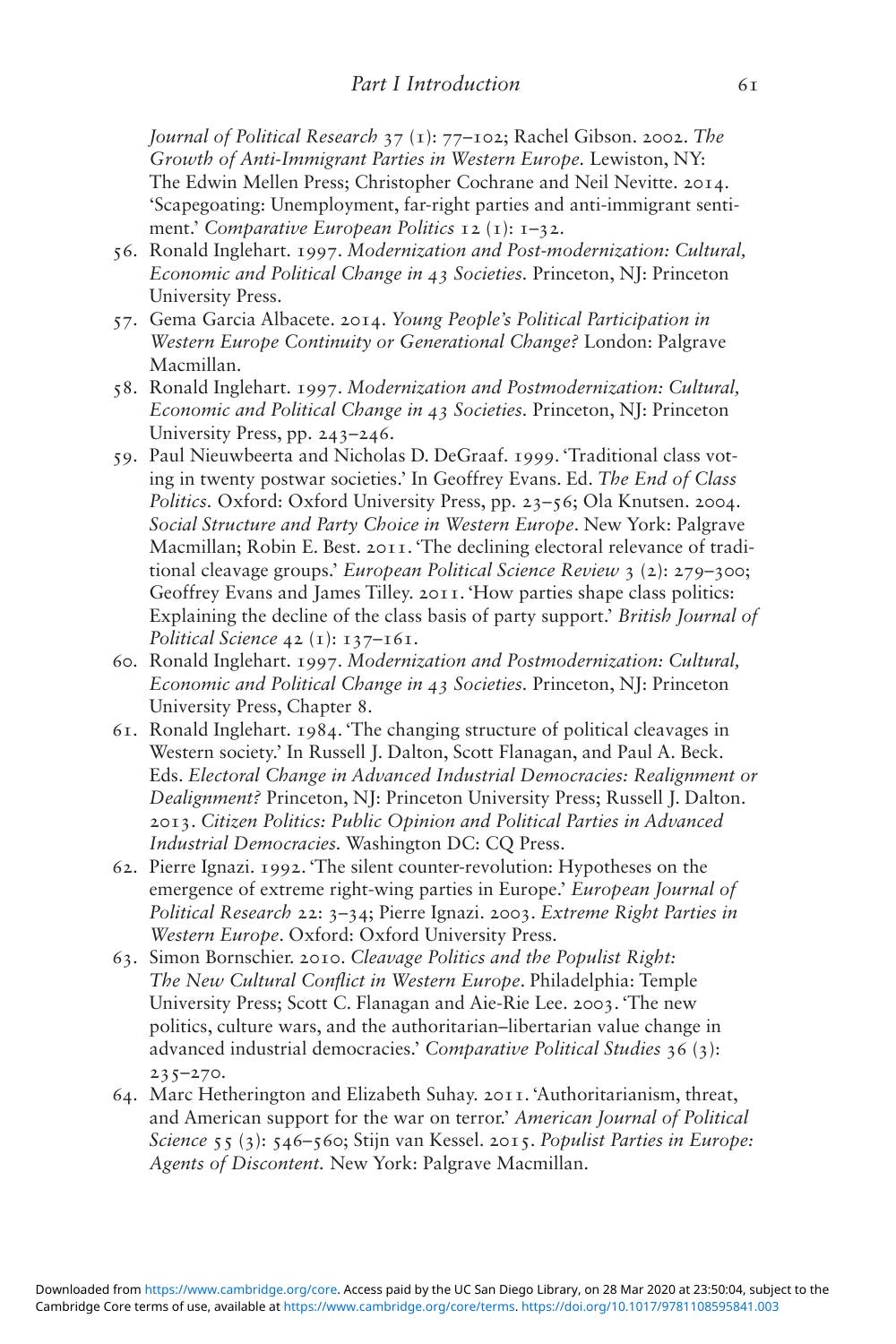- 65. Matthew C. MacWilliams 2017. 'Intolerant and afraid: Authoritarians rise to Trump's call.' In Mari Fitzduff. Ed. *Why Irrational Politics Appeals*. Santa Barbara, CA: Praeger.
- 66. Rob Ford and Matthew Goodwin. 2014. *Revolt on the Right: Explaining Support for the Radical Right in Britain*. London: Routledge; Matthew Goodwin and C. Milazzo. 2015. *UKIP – Inside the Campaign to Redraw the Map of British Politics*. Oxford: Oxford University Press.
- 67. Eefje Steenvoorden and Eelco Harteveld. 2018. 'The appeal of nostalgia: The influence of societal pessimism on support for populist radical right parties.' *West European Politics* 41(1): 28–52.
- 68. Arend Lijphart. 1994. *Electoral Systems and Party Systems: A Study of Twenty-Seven Democracies, 1945–1990.* Oxford: Oxford University Press; Elisabeth Carter. 2002. 'Proportional representation and the fortunes of right-wing extremist parties.' *West European Politics* 25 (3): 125–146; Elisabeth Carter. 2004. 'Does PR promote political extremism? Evidence from the West European parties of the extreme right.' *Representation* 40 (2): 82–100; Pippa Norris. 2005. *Electoral Engineering*. Cambridge: Cambridge University Press; K. Arzheimer and Elizabeth Carter. 2006. 'Political opportunity structures and right-wing extremist party success.' *European Journal of Political Research* 45: 419–443.
- 69. Maurice Duverger. 1954. *Political Parties: Their Organization and Activity in the Modern State*. London: Methuen.
- 70. See, for example, Giovanni Sartori. 1976. *Parties and Party Systems: A Framework for Analysis.* New York: Cambridge University Press; Arend Lijphart. 1994. *Electoral Systems and Party Systems: A Study of Twenty-Seven Democracies, 1945–1990*. Oxford: Oxford University Press; Gary Cox. 1997. *Making Votes Count.* New York: Cambridge University Press; Elizabeth L. Carter. 2002. 'Proportional representation and the fortunes of right-wing extremist parties.' *West European Politics* 25: 125–146; Matt Golder. 2003. 'Explaining variations in the electoral success of extreme right parties in Western Europe.' *Comparative Political Studies* 36: 432– 466; Pippa Norris. 2004. *Electoral Engineering*. New York: Cambridge University Press.
- 71. Pippa Norris. 2005. *Radical Right: Voters and Parties in the Electoral Market.* New York: Cambridge University Press, Chapter 4.
- 72. Russell J. Dalton, Scott C. Flanagan, and Paul Allen Beck. Eds. 1984. *Electoral Change in Advanced Industrial Democracies: Realignment or Dealignment?* Princeton, NJ: Princeton University Press; Russell J. Dalton and Martin P. Wattenberg. Eds. 2002. *Parties without Partisans: Political Change in Advanced Industrial Democracies*. Oxford: Oxford University Press; Russell J. Dalton. 2013. *The Apartisan Americans: Dealignment and Changing Electoral Politics.* Los Angeles, CA: Sage/CQ Press.
- 73. Russell J. Dalton, Scott C. Flanagan, and Paul Allen Beck. Eds. 1984. *Electoral Change in Advanced Industrial Democracies: Realignment or Dealignment?* Princeton, NJ: Princeton University Press; Russell J. Dalton and Martin P. Wattenberg. Eds. 2002. *Parties without Partisans: Political*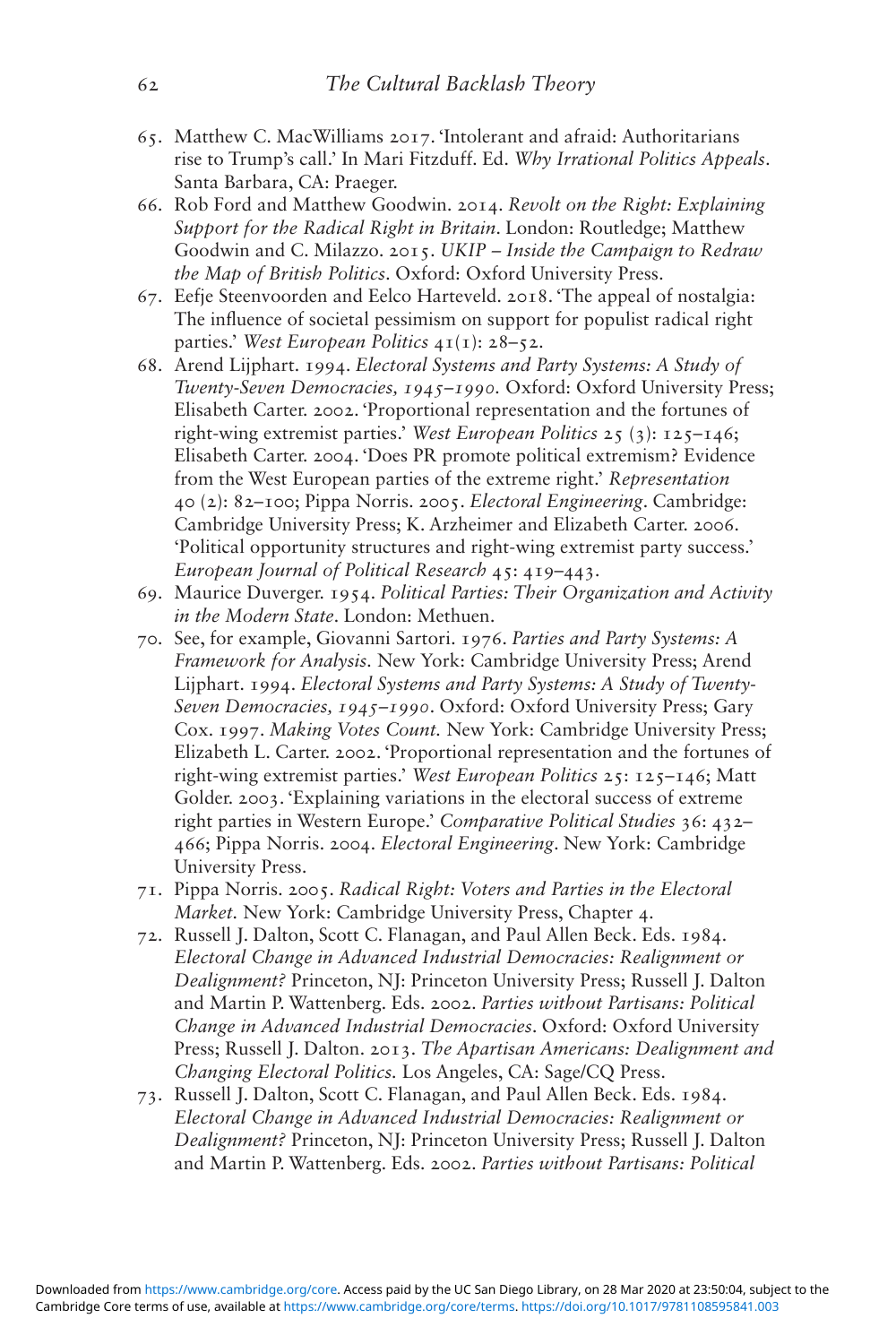*Change in Advanced Industrial Democracies*. Oxford: Oxford University Press; Russell J. Dalton. 2013. *The Apartisan Americans: Dealignment and Changing Electoral Politics.* Los Angeles, CA: Sage/CQ Press.

- 74. Geoffrey Evans and James Tilley. 2017. *The New Politics of Class.* Oxford: Oxford University Press.
- 75. Richard Bond and Jon R. Fleisher. 2001. 'Evidence of increasing polarization among ordinary citizens.' In Jeffrey E. Cohen, Jon R. Fleisher, and Richard Kantor Paul. Eds. *American Political Parties: Decline or Resurgence?* Washington DC: CQ Press, pp. 55–77; Alan I. Abramowitz and Kyle L. Saunders. 2008. 'Is polarization a myth?' *Journal of Politics* 70: 542–555.
- 76. Anthony Downs. 1957. *An Economic Theory of Democracy*. New York: Harper & Row. See, in particular, Herbert Kitschelt, with Anthony J. McGann. 1995. *The Radical Right in Western Europe: A Comparative Analysis*. Ann Arbor, MI: University of Michigan Press; Bonnie M. Meguid. 2007. *Party Competition between Unequals*. New York: Cambridge University Press.
- 77. See, for example, Charlotte van Heerden and Wouter van der Brug. 2017. 'Democratization and electoral support for populist radical right parties: A temporary effect.' *Electoral Studies* 47: 36–45.
- 78. Daniele Albertazzi and Sean Mueller. 2013. 'Populism and liberal democracy: Populists in government in Austria, Italy, Poland and Switzerland.' *Government and Opposition* 48 (3): 343–371; Joost Van Spanje and van der Brug Wouter. 2009. 'Being intolerant of the intolerant: The exclusion of Western European anti-immigration parties and its consequences for party choice.' *Acta Politica* 44: 353–384.
- 79. David Cutts, Matthew Goodwin, and Caitlin Milazzo. 2017. 'Defeat of the People's Army? The 2015 British general election and the UK Independence Party (UKIP).' *Electoral Studies* 48 (3): 70-83; Joost Van Spanje. 2010. 'Contagious parties: Anti-immigration parties and their impact on other parties immigration stances in contemporary Western Europe.' *Party Politics* 16 (5): 563–586.
- 80. Gunn Enli. 2017. 'Twitter as arena for the authentic outsider: Exploring the social media campaigns of Trump and Clinton in the 2016 US presidential election.' *European Journal of Communication* 32 (1): 50–61.
- 81. Diane Owen. 2017. 'Twitter rants, press bashing and fake news: The shameful legacy of media in the 2016 election.' In Larry J. Sabato, Kyle Kondik, and Geoffrey Skelley. 2017. *Trumped: The 2016 Election that Broke All the Rules*. New York: Rowman & Littlefield.
- 82. Gema Garcia Albacete. 2014. *Young People's Political Participation in Western Europe Continuity or Generational Change?* London: Palgrave Macmillan; Russell J. Dalton. 2015. *The Good Citizen: How a Younger Generation Is Reshaping American Politics.* 2nd revised edn. Washington DC: CQ Press.
- 83. Achim Goerres. 2009. *The Political Representation of Older People in Europe.* London: Palgrave Macmillan.